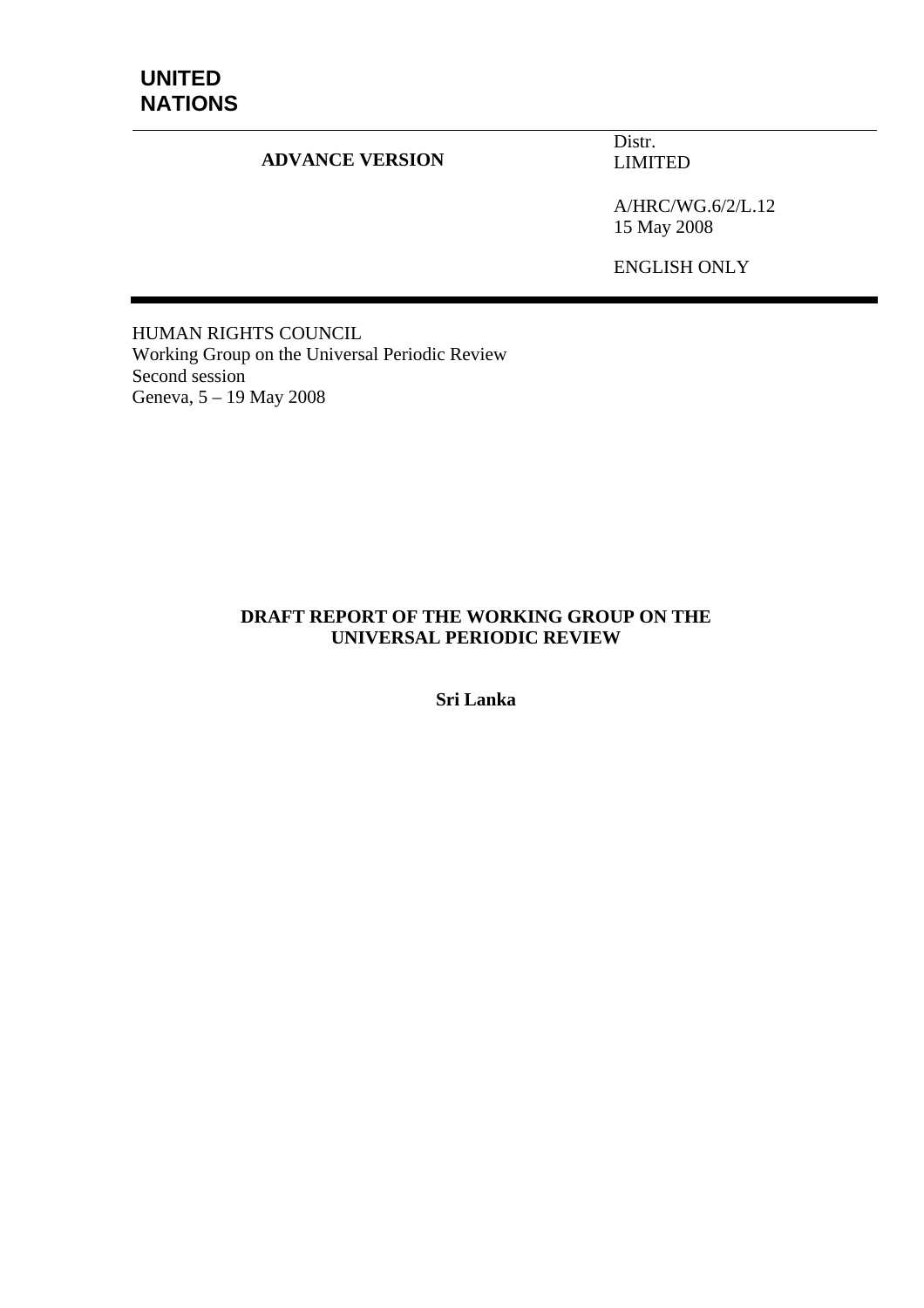# **CONTENTS**

# *Paragraphs Page*

| I. SUMMARY OF THE PROCEEDINGS OF THE                 |        |  |
|------------------------------------------------------|--------|--|
|                                                      |        |  |
| B. Interactive dialogue and responses by the State   |        |  |
| II. CONCLUSIONS AND/OR RECOMMENDATIONS  82 - 85      | 86-112 |  |
| III. VOLUNTARY COMMITMENTS OF THE STATE UNDER REVIEW |        |  |

#### Annex

Composition of the delegation.................................................................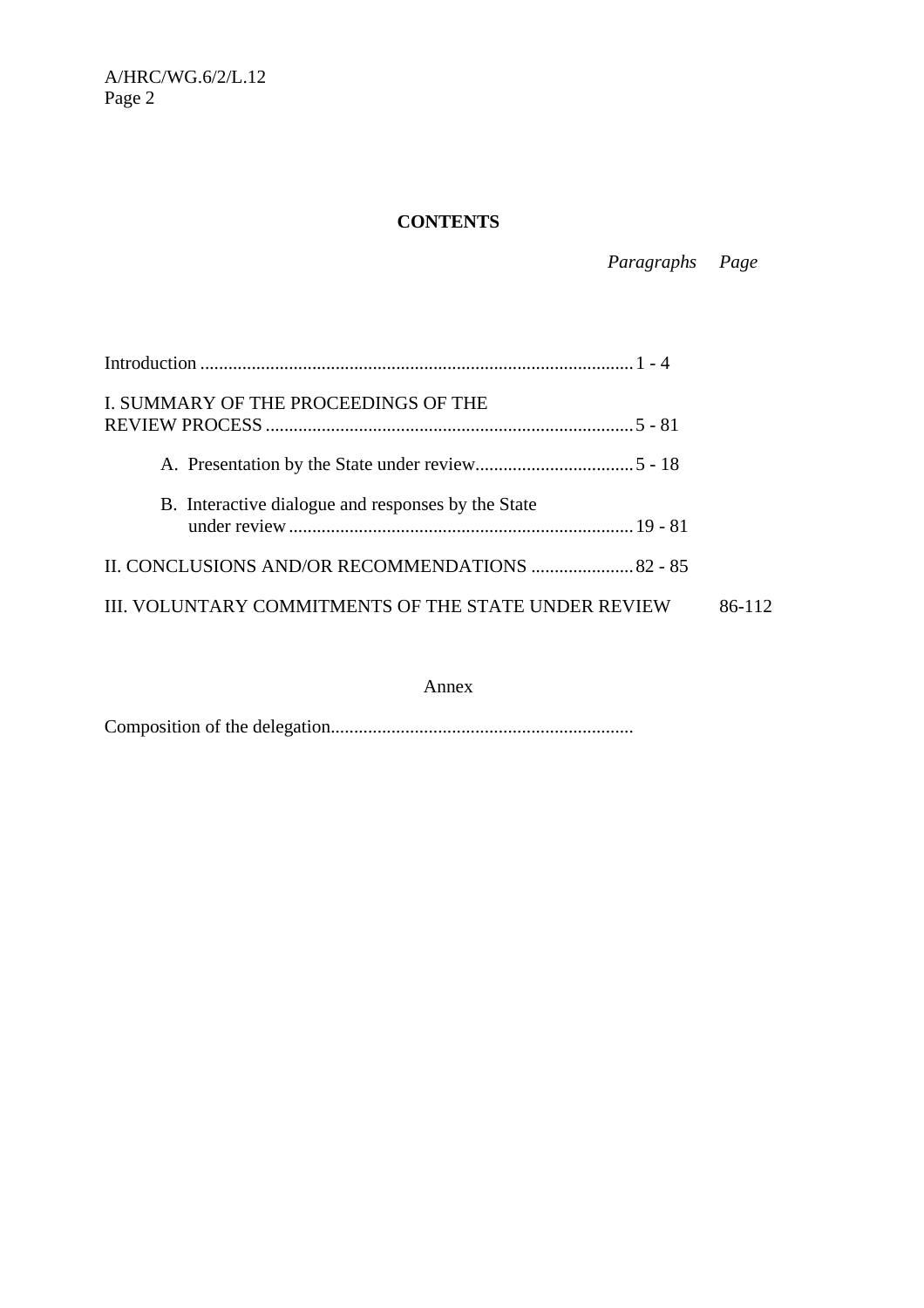#### **Introduction**

1. The Working Group on the Universal Periodic Review (UPR), established in accordance with Human Rights Council resolution 5/1 of 18 June 2007, held its second session from 5 to 19 May 2008. The review of Sri Lanka was held at the  $12<sup>th</sup>$  meeting on 13 May 2008. The delegation of Sri Lanka was headed by Hon. Mahinda Samarasinghe, Minister of Disaster Management and Human Rights. For the composition of the delegation, composed of 17 members, see annex below. At its … meeting held on 19 May 2008, the Working Group adopted the present report on Sri Lanka.

2. On 28 February 2008, the Human Rights Council selected the following group of rapporteurs (troika) to facilitate the review of Sri Lanka: Ukraine, Cameroon and Bangladesh.

3. In accordance with paragraph 15 of the annex to resolution 5/1, the following documents were issued for the review of Sri Lanka:

(*a*) A national report submitted in accordance with paragraph 15 *(a)* (A/HRC/WG.6/2/LKA/1);

(*b*) A compilation prepared by the Office of the High Commissioner for Human Rights (OHCHR), in accordance with paragraph 15 (*b*) (A/HRC/WG.6/2/LKA/2); (*c*) A summary prepared by OHCHR, in accordance with paragraph 15 (*c*) (A/HRC/WG.6/2/LKA/3).

4. A list of questions prepared in advance by Canada, Denmark, Germany, Ireland, Latvia, Netherlands, Sweden and the United Kingdom of Great Britain and Northern Ireland was transmitted to Sri Lanka through the troika. These questions are available on the extranet of the UPR.

### **I. SUMMARY OF THE PROCEEDINGS OF THE REVIEW PROCESS**

### **A. Presentation by the State under review**

5. At the  $12<sup>th</sup>$  meeting, on 13 May 2008, Hon. Mahinda Samarasinghe, Minister of Disaster Management and Human Rights of Sri Lanka, introduced the national report of Sri Lanka, which, he stressed, presents a descriptive and accurate picture of the prevailing human rights situation and identifies national priorities and capacity-building needs. He said that the national report highlights strengths and identifies challenges Sri Lanka faces as a nation in its efforts to promote and protect human rights. He welcomed the opportunity to candidly discuss vital human rights issues pertaining to Sri Lanka. He said that Sri Lanka is committed to full cooperation with the Human Rights Council and views its voluntary participation in this process as a further indication of this commitment. Sri Lanka has taken an active part in institution-building initiatives of the Council. Sri Lanka has worked to develop the UPR process. He stated that Sri Lanka expects the process to be cooperative in nature, based on an open dialogue with Sri Lanka's full involvement, involving also due consideration to capacity-building needs. Hon. Samarasinghe said that all rights are mutually reinforcing and interdependent, and the Government believes equal attention should be given to civil and political and economic, social and cultural rights as well as the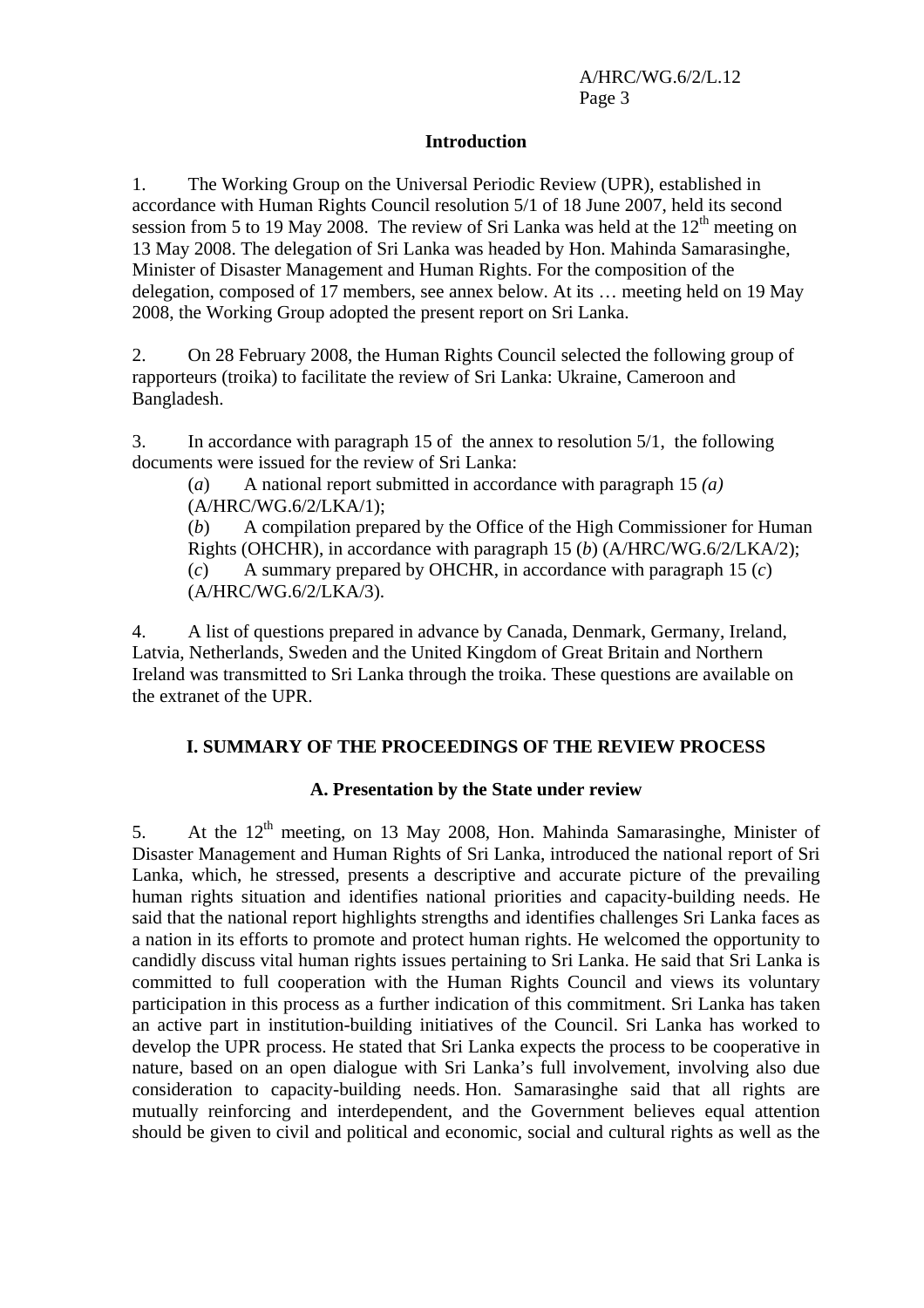right to development. It is the Government's primary duty to safeguard the human rights of all Sri Lankan people. A positive obligation is cast upon the branches of Government to safeguard those rights, which find expression in Sri Lanka's Constitution. The Government has fulfilled international obligations through participation in most key human rights instruments and labour conventions, the full implementation of which is also one of its goals.

6. The Government's ultimate aim is to implement a National Action Plan on the Protection and Promotion of Human Rights (NAP).

7. The Government firmly believes in building strong and independent national institutions which can sustain and deliver on their mandates to promote and protect human rights. The Government welcomes technical assistance and capacity-building initiatives but view them as temporary remedial measures. The Government does not want to supplant national institutions with international bodies, as the best guarantee of sustainable progress in any field is through generation of national ownership.

8. Hon. Samarasinghe said that he would like to respond to two interlinked themes noted in some of the questions put in advance. The first is the establishment in Sri Lanka of an Office of the High Commissioner for Human Rights. He said that in fact, the Office is already represented since June 2004 in Sri Lanka by a Human Rights Adviser within the United Nations Country Team, supported by a national legal officer and an assistant. The Government is not in agreement with the suggestion for the establishment of a monitoring mission. The imposition of foreign institutions will stifle the potential for growth of national institutions charged with these functions at present. Sri Lanka cherishes and wishes to nurture national institutions which benefits all its people.

9. The second theme related to the National Human Rights Commission (NHRC) of Sri Lanka. This national commission is a vital cog in the human rights promotion and protection machinery. It is a vibrant, independent institution of the State and supports and buttresses the range of institutional frameworks outlined in the national report. It can do with technical support. An initiative has been taken to propose to Parliament that it should focus attention on strengthening the constituting enactment of the Commission. A Parliamentary Select Committee will look into this and propose legislative measures to ensure that lessons learned are taken heed of and any shortcomings are corrected.

10. The 17th Amendment to the Constitution created a multi-party body – the Constitutional Council – that contributes to the appointment of certain independent national institutions and offices of Sri Lanka. The Parliamentary Select Committee on the 17th Amendment has drafted an interim report, which makes recommendations for the reformulation of the Amendment so as to overcome perceived deficiencies and avoid impasses such as those which prevented the formation of the Constitutional Council in the past. Once the report is endorsed by Parliament, the President of Sri Lanka has stated that he will take immediate steps to place before the Cabinet of Ministers the relevant constitutional amendments, so as to bring them before the legislature to overcome such roadblocks to the effective functioning of the Constitutional Council.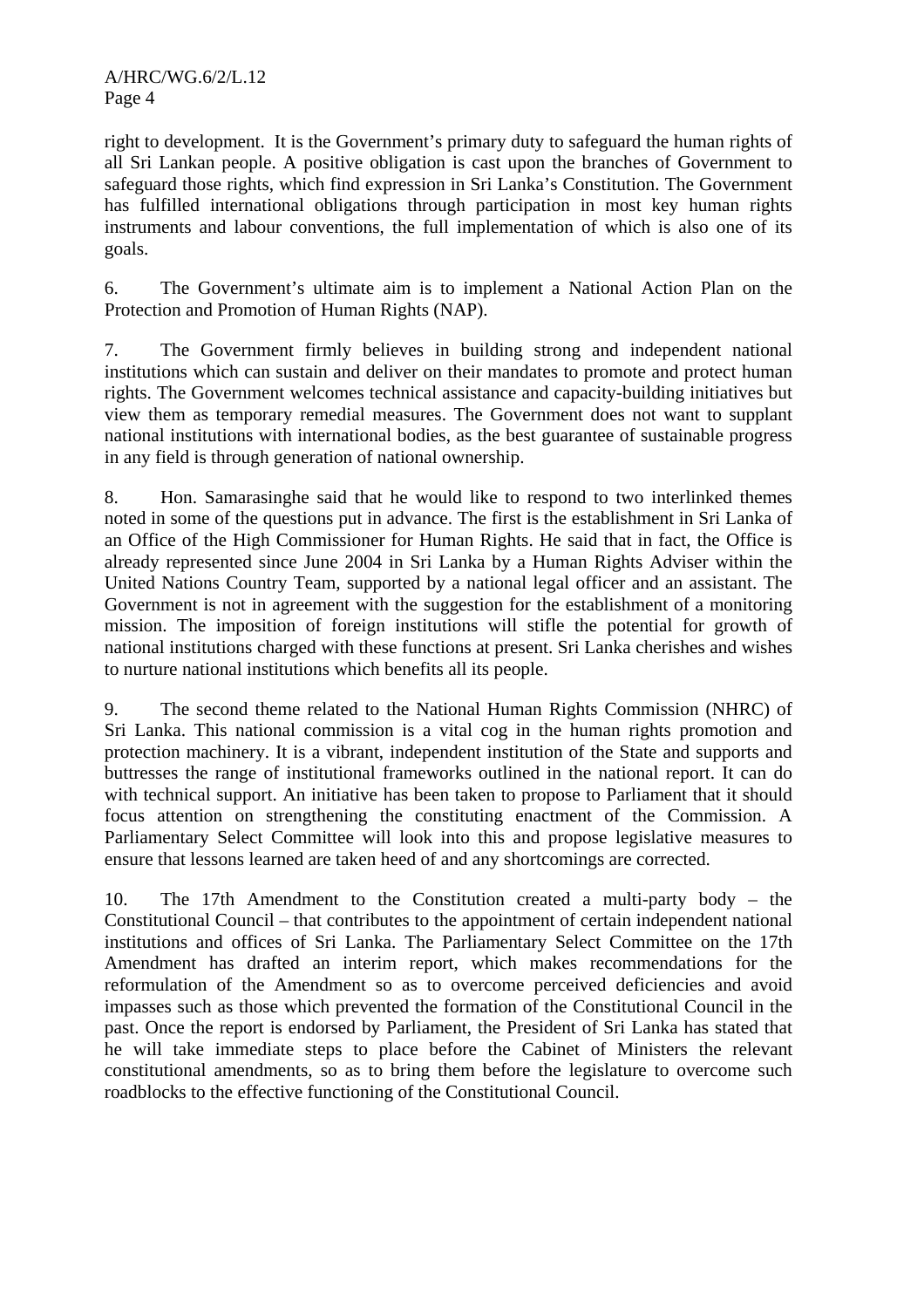11. Sri Lanka has maintained a record of openness and constructive engagement with the special procedures associated with the United Nations human rights system. Over the years, Sri Lanka has not hesitated to invite special procedure mechanisms even under difficult circumstances brought about by the grave threat of terrorism. They all acknowledged the Government's facilitation of their visits and engaged in free and frank dialogue with the Government and other stakeholders. In the context of the policy of constructive engagement, Sri Lanka will consider each request for an invitation on its merits, and so the question of a standing invitation does not arise.

12. The Government of Sri Lanka has taken several measures to ensure the safety of humanitarian workers and has given them access to populations in need. Restrictions, if any, are to ensure that these persons are not caught up in the conflict or its fallout. All fatalities and incidents where these workers have been harmed in any way are being and will be investigated and any breaches of the law punished.

13. The Thamil Makkal Viduthalai Puligal (TMVP) is a lawfully and validly registered political party under the electoral laws of Sri Lanka. It took part in two highly competitive electoral campaigns, the second of which has just successfully concluded with 65.78% of voters exercising their franchise. The Government has thus successfully created a conducive environment for democratic pluralism and facilitated the entry into the political mainstream of groups who hitherto resorted to armed violence in the pursuit of a separate State. This constitutes the first step in the realization of effective devolution of power based on the  $13<sup>th</sup>$  Amendment to the Constitution. The high voter turnout in the Eastern Province also demonstrates not only an interest in protecting democratic rights, denied for two decades by the forces of terror, but also confidence in the commitment of the Government to devolve far-reaching powers to the provinces to address the genuine grievances of the people in these areas. The induction of groups who have previously resorted to terror into the mainstream of politics is a gradual process which cannot be achieved overnight. This development, which is entirely salutary in the context of re-democratization of the Eastern Province, should not be confused with the existence of armed paramilitary groups. Complete disarming of paramilitaries will take place when normality is restored, sporadic threats from the Liberation Tigers of Tamil Eelam(LTTE) die down and democracy takes a firmer foothold.

14. Hon. Samarasinghe said that a very important factor confronting States in fighting terrorism is the phenomenon of terrorist fund-raising. It is universally acknowledged that such fund-raising, both direct and indirect through so-called charitable fronts, provides a vital resource to sustain terrorist campaigns that destabilize democracies and lead to violations of human rights. It is therefore imperative that the States of the international community effectively discharge its obligations in terms of relevant Security Council resolutions and international conventions by taking effective measures to counter fundraising efforts in their territories and the transmission of such funds to other States to perpetrate acts of terror.

15. Sri Lanka believes that a strong, independent and vigilant media is a sine qua non for democracy to thrive. The Constitution enshrines the freedom of thought, the right to hold opinions and the freedom of expression. Courts have gone further in holding that this also encompasses the right to receive and impart information. The Government is perturbed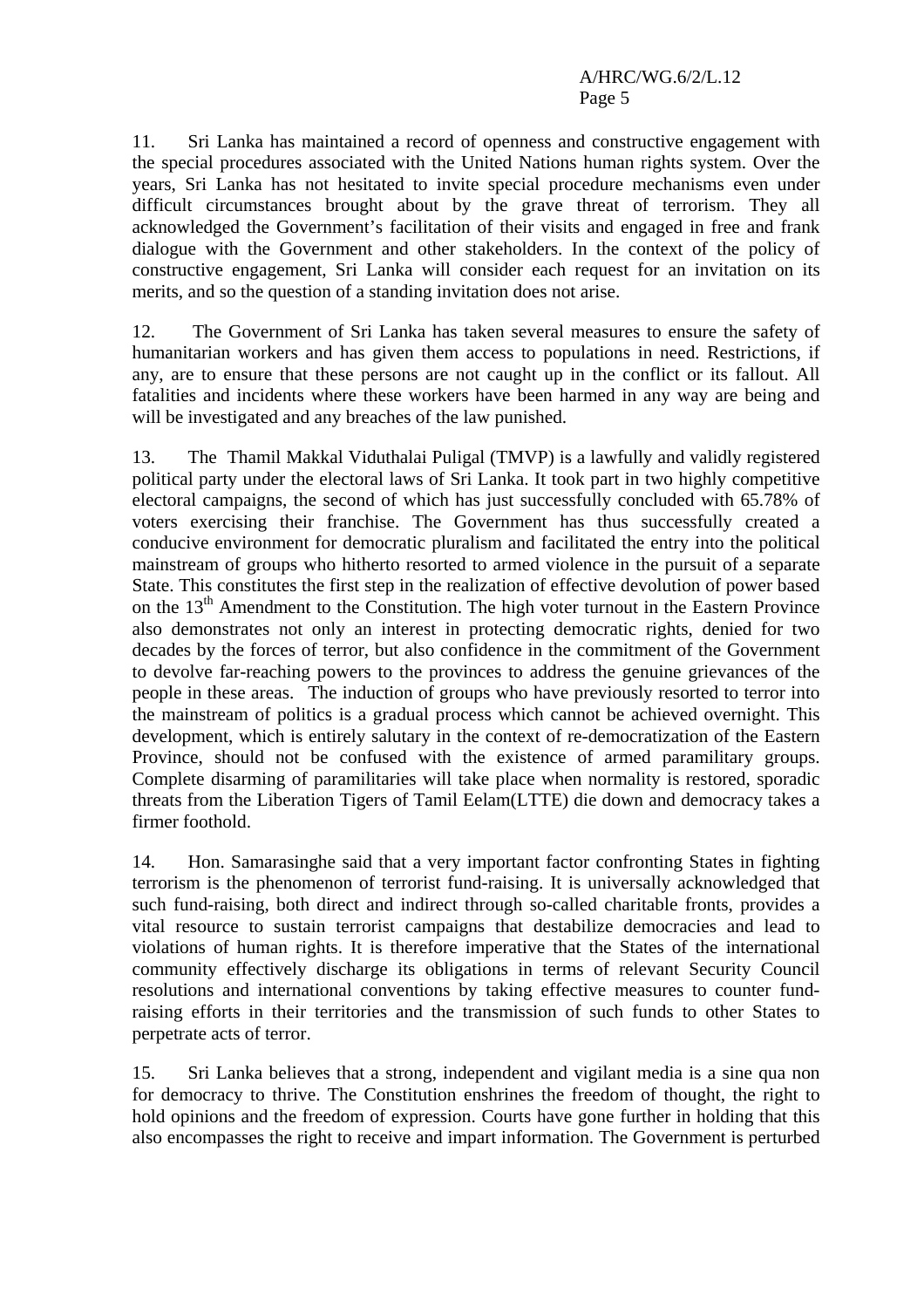by the alleged attacks on media workers and especially repulsed by the killing of media workers. The Government in no way condones or endorses any such attacks. All complaints will be impartially and thoroughly investigated.

16. As regards the issue of child soldiers, the Hon. Samarasinghe stated that the Government of Sri Lanka reiterates the position taken in its national report and emphasizes its zero-tolerance policy supported by strong legislative measures. The Government was encouraged that the TMVP facilitated the release in April of 39 children held by the paramilitary group known as the Karuna Faction. The Government is pleased to note that UNICEF has recorded a drop of children held by the Karuna Faction from 164 in January 2008 to 76 at the end of April. Unfortunately the figures for the LTTE are not as encouraging. The Government has called on all groups that have used children in armed conflict to cease the practice immediately and to release all minors in their custody.

17. In respect of the rights of freedom of religion, Sri Lanka has a non-derogable constitutional provision guaranteeing freedom of religion. This is the standard against which all proposed legislation, including anti-conversion legislation, is assessed. The question of unethical conversion has been examined by a committee of experts appointed by the Minister of Human Rights to assess the recommendations of the Special Rapporteur on freedom of religion or belief.

18. The Sri Lanka Monitoring Mission (SLMM) was established under the Ceasefire Agreement, which was terminated by the Government for the reason that it was continuously being breached by the LTTE. With the termination of the Ceasefire Agreement (CFA) the SLMM automatically ceased to exist. Conversely, the International Independent Group of Eminent Persons (IIGEP) was the outcome of an attempt of the Government to synthesize the domestic inquiry process with an international observer group with a defined mandate with respect to specific cases in order to ensure the observance of international norms and standards. It would be evident therefore that the mandate of these two mechanisms were specific and not of a general nature to monitor human rights.

### **B. Interactive dialogue and responses by the State under review**

19. During the ensuing interactive dialogue, statements were made by 56 delegations. A number of delegations praised Sri Lanka for the quality of its national report, which identified national priorities, capacity-building and technical assistance needs. The open and positive approach taken in the preparation of the review was also commended. A number of delegations also highlighted Sri Lanka's meaningful contributions to the Human Rights Council, Sri Lanka's ratification of most core international human rights instruments, its cooperation with United Nations mechanisms; its democratic standing; the well developed institutional framework to promote human rights; inter alia the establishment of the Permanent Inter- Ministerial Standing Committee on Human Rights and of the NHRC; the adoption of the NAP. Delegations further stressed Sri Lanka's valuable commitments and efforts made despite a number of long lasting challenges; including prolonged armed conflict and natural disasters. Remarkable achievements were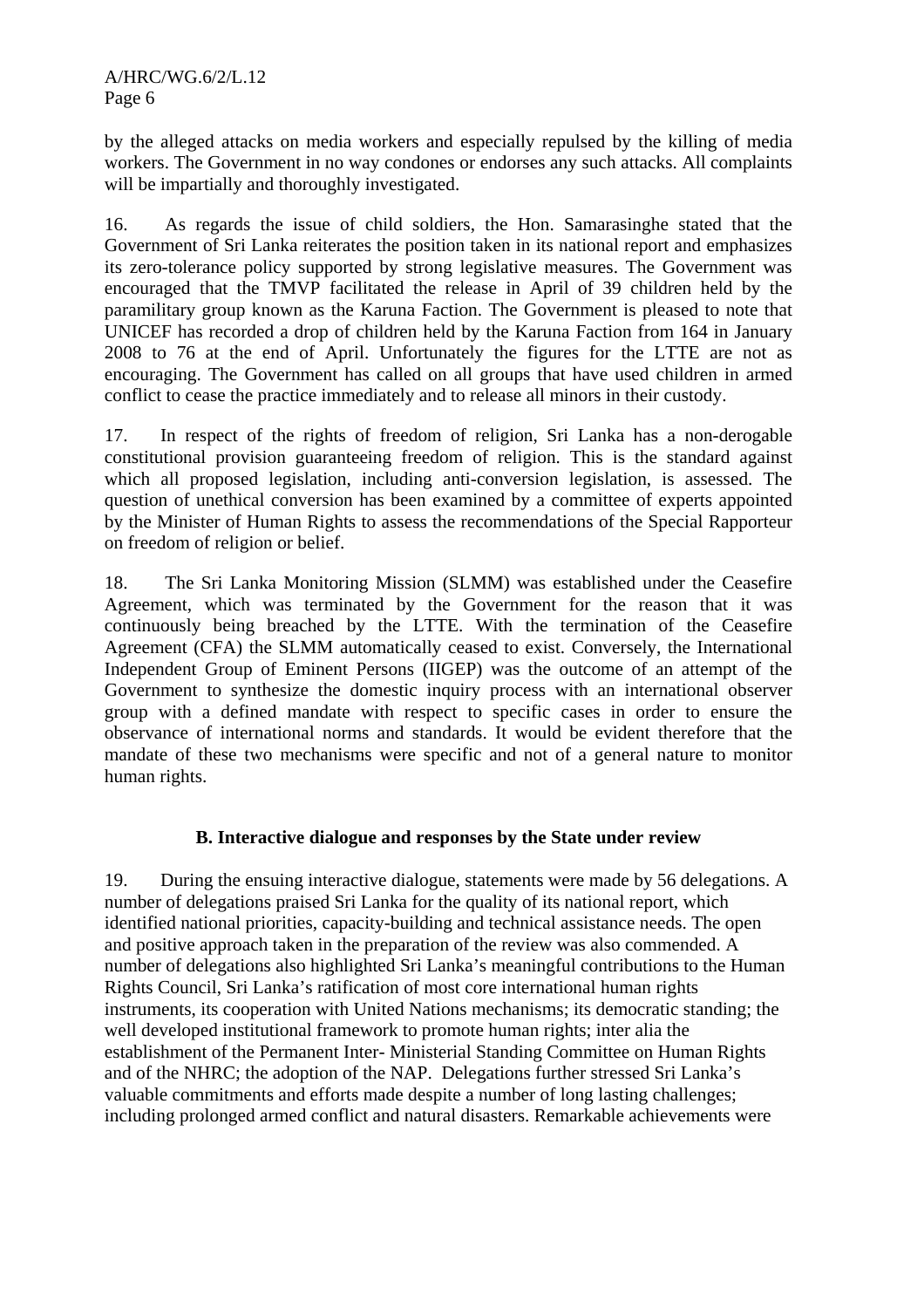also noted in the advancement of economic, social and cultural rights, including women's health and survival.

20. Ukraine encouraged the cooperation with international mechanisms in order to implement human rights at all levels of society and to participate in the core human rights treaties as well as special procedures of the Human Rights Council. It welcomed the establishment in 2006 of the NHRC, but expressed concern about the lack of implementation of the Commission's recommendations. It recommended that Sri Lanka strengthen the NHRC with the purpose of implementing all its recommendations.

21. Canada noted that the human rights situation in Sri Lanka continues to deteriorate and that the IIGEP has pointed to the fact that a year-long history of its recommendations remains unaddressed. It recommended that Sri Lanka (a) provide for the independence of national human rights protection institutions, including through implementation of the 17th Amendment; (b) take measures to ensure access to humanitarian assistance for vulnerable populations and to protect civilians, including human rights defenders and humanitarian workers; (c) continue to take steps to ensure that those organizations, with which it is affiliated, like the TMVP, stop recruiting child soldiers and release them, and (d) investigate all allegations of extrajudicial, summary or arbitrary executions and bring the perpetrators to justice in accordance with international standards in order to combat impunity for human rights violations. Canada specifically referred to the public hearings of the Commission of Inquiry which implicated members of the Government and security forces in the murder of workers of *Action Contre le Faim* and of five boys in Trincomalee.

22. Bahrain noted Sri Lanka's continuous efforts to eliminate poverty and strengthen the right of health and education. It requested additional information on the human rights concepts included in the school curricula and their impact on the quality of teaching.

23. India noted that Sri Lanka has identified its own national priorities and technical assistance needs. It sought further information about the laudable initiative to facilitate greater communication amongst communities through language study. It also noted the success achieved by Sri Lanka in providing free education to its people and the establishment of the Steering Group to draft a constitutional charter of rights, as well as the country's cooperation with the United Nations system.

24. Cuba welcomed the considerable success achieved in the areas of health and education and recommended that OHCHR work in coordination with the Government to develop capacity and strengthen the national institutions; and that OHCHR make an effective contribution to strengthen the NHRC.

25. Palestine congratulated Sri Lanka for conducting the first ever elections of the Eastern Provincial Council, which is a vivid indication of its commitment to human rights. It encouraged Sri Lanka to enter into further agreements with countries hosting Sri Lankan migrant workers.

26. Sweden raised the issue of numerous disappearances and child recruitment, not only related to the LTTE. In spite of numerous national efforts, impunity persists. Calls made for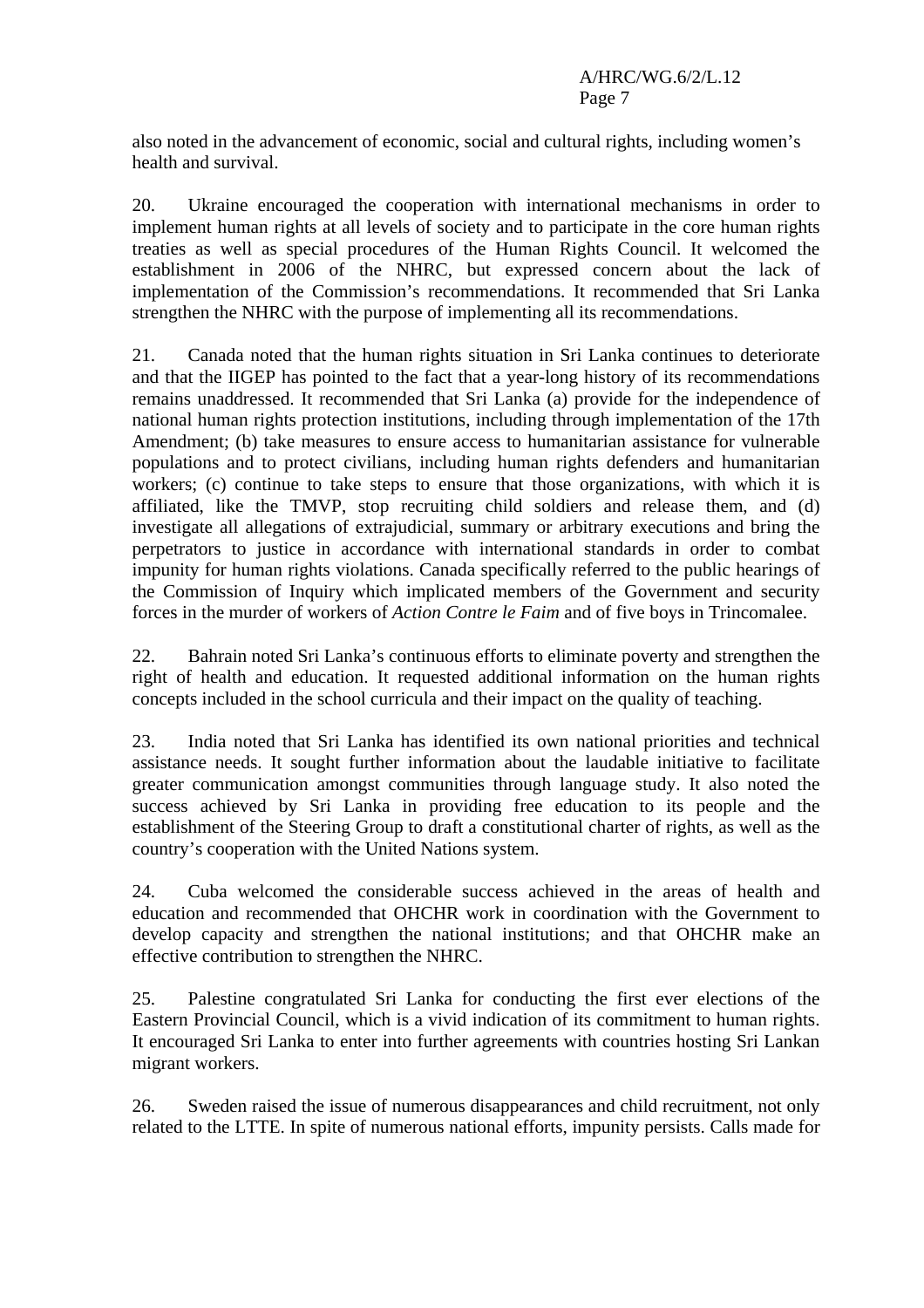independent international monitoring of the situation has not yet been accepted by Sri Lanka. Sweden urged that (a) measures against impunity in relation to disappearances and child recruitments as well as (b) an acceptance of independent international monitoring be taken up as recommendations.

27. Belgium condemned the continued recruitment of child soldiers by the LTTE troops. TMPV, which remains close to the Government, also recruits child soldiers. It recommended to Sri Lanka to take judicial and other measures to put an end to the complicity of the army and police in the recruitment of child soldiers in zones under its control. It noted efforts underway with the assistance of the international community for the rehabilitation of child soldiers. The Special Rapporteur on the question of torture noted cases of child soldiers who were arrested and remain under the authority of the anti-terrorist department. Belgium recommended to Sri Lanka to (a) step up its efforts for the rehabilitation of child soldiers – in particular through enhanced cooperation with the international community – and to adopt measures necessary for their rehabilitation in an appropriate environment, (b) allow OHCHR to strengthen its presence in Sri Lanka in order to reinforce its cooperation and monitoring given the particular serious human rights situation and (c) take the necessary measures to ensure the return and restitution of housing and lands in conformity with international standards for internally displaced persons.

28. Portugal noted the visits of two Special Rapporteurs who reported the widespread practice of torture and extrajudicial killings, and enquired about the measures taken to combat impunity; that Sri Lanka lacks an effective international human rights monitoring system and has ignored the High Commissioner's request to establish an independent OHCHR presence; security problems, sexual abuse, child recruitment, and poor living conditions with respect to housing, health care and education in IDP camps. It recommended to Sri Lanka: (a) to address torture and implement safeguards to prevent torture and extrajudicial executions and (b) combat impunity; (c) reconsider establishing a local OHCHR presence with monitoring capacities; (d) increase its cooperation with UNHCR, provide unrestricted access for international humanitarian aid, (e) ensure protection and security in IDP camps; and while safeguarding the rights to return and restitution, adopt a policy to provide IDPs with adequate interim housing solutions.

29. Nepal noted that despite the difficult situation resulting from the armed conflict, Sri Lanka has deployed resources in the fields of education, health, women's empowerment and the protection of children. Nepal noted with satisfaction the impressive rank of Sri Lanka in the global Human Development Index and the efforts made in resolving the ethnic conflict through a negotiated settlement. It also noted that Sri Lanka' judiciary is independent.

30. Luxembourg noted numerous concerns regarding violations of children's rights, as well as conscriptions and abductions of children in the immediate vicinity of the official security sites. Luxembourg recommended to Sri Lanka to (a) pursue the ongoing inquiries into allegations of violations of children's rights, such as conscriptions and abductions of children in the near vicinity of official security sites, and to adopt vigorous measures to prevent such grave violations, in particular in areas held by the government; and (b) take other urgent measures for the re-integration of children who have surrendered to the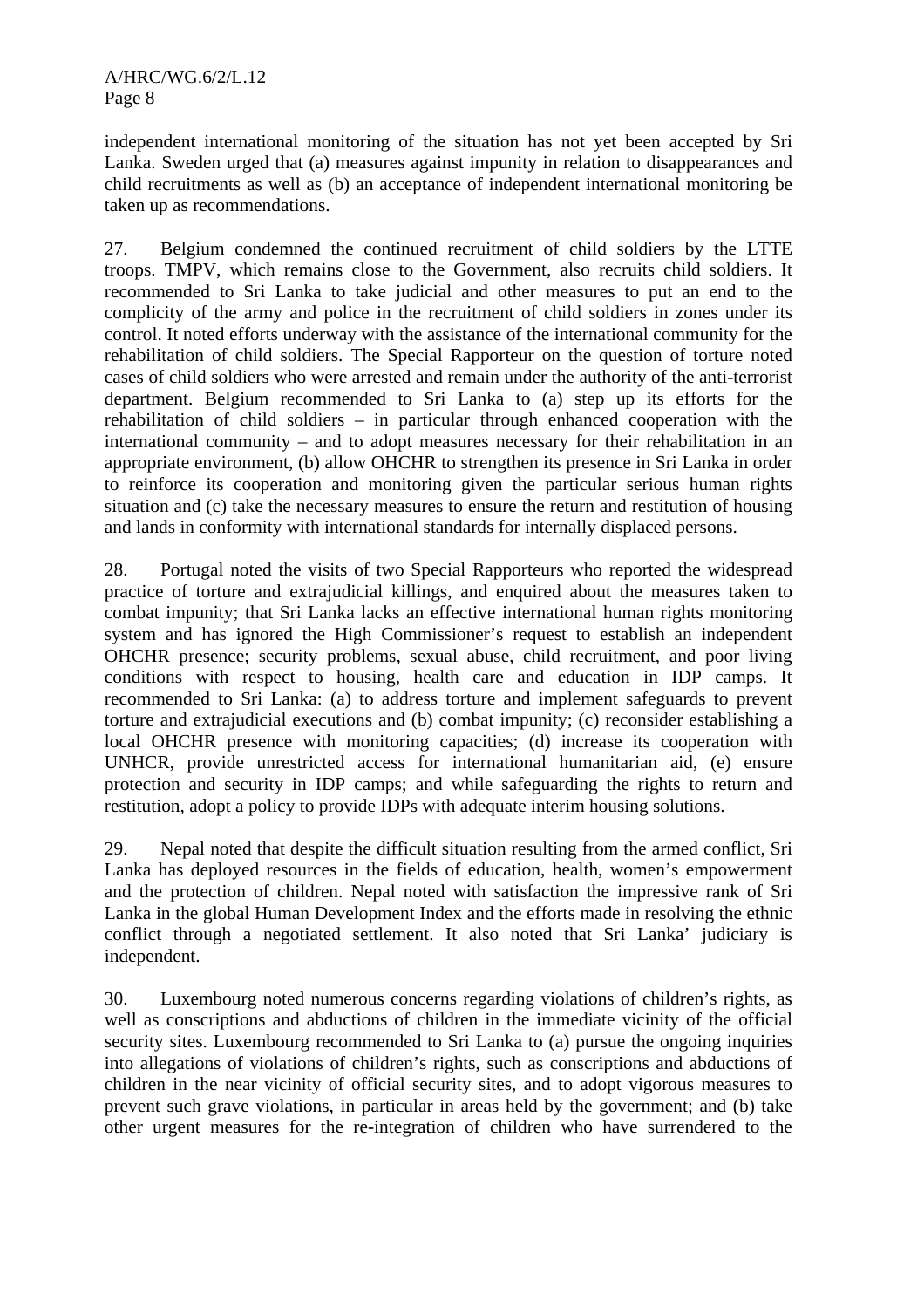governmental forces asking for special protection and that are currently held in prisons. Luxembourg also noted the weak representation of women in political decision-making bodies, and regretted a drastic increase in domestic violence and inquired about the measures envisaged in this regard.

31. The Russian Federation asked how Sri Lanka took into account the need to protect human rights during anti-terrorist operations and in dealing with the consequences of the Tsunami. Also, noting the considerable needs for technical assistance with regards to human rights capacity, it asked whether Sri Lanka had sent any request to OHCHR, and with what result.

32. Ireland recommended that Sri Lanka (a) take measures to safeguard the freedom of expression and effectively investigate allegations of attacks on journalists and media personnel and prosecute those responsible; (b) take measures to protect human rights defenders and their work and effectively investigate allegations of attacks on human rights defenders and prosecute those responsible; (c) ensure that the NHRC is a pluralist and independent body and that its establishment is in compliance with the Paris Principles; (d) address the concerns raised by the Special Representative of the Secretary-General on the situation of human rights defenders regarding the registration of NGOs with particular regard to the need to avoid unduly constraining the activities of civil society; and (e) permit the establishment of an OHCHR presence to monitor the human rights situation in the country as well as to take measures to improve the humanitarian access, with particular regards to ensuring that access to vulnerable populations and ensuring the safety of humanitarian workers.

33. France asked what measures are envisaged to ensure the independence of the NHRC and how it will ensure follow-up to the recommendations of the Special Rapporteur on the question of torture. France recommended that Sri Lanka (a) sign and ratify the International Convention for the Protection of All persons from Enforced Disappearance, (b) adopt measures to shed light on a number of existing enforced disappearances and comply with the request to visit by the Working Group on Enforced or Involuntary Disappearances. France enquired what steps were intended to address impunity and recommended (c) that Sri Lanka ratify the Rome Statute on the International Criminal Court and (d) that the recommendations of the Special Rapporteur on the question of torture be implemented in accordance with a set timetable.

34. Finland enquired how protection of civilians is ensured during the conflict and expressed particular concern for the situation of journalists and abducted children. It noted the departure of the SLMM and how the discontinuation of IIGEP has created a gap in the monitoring and reporting of the human rights situation. It recommended to Sri Lanka (a) to accept an independent OHCHR presence and allow the entry of international human rights monitors; (b) to take measures to protect the rights of IDPs, including long-term housing and property restitution policies that meet international standards, and protecting the rights to a voluntary, safe return and adequate restitution.

35. Bhutan noted the success in the area of economic, social and cultural rights and recommended that Sri Lanka further continue its programmes to develop former conflict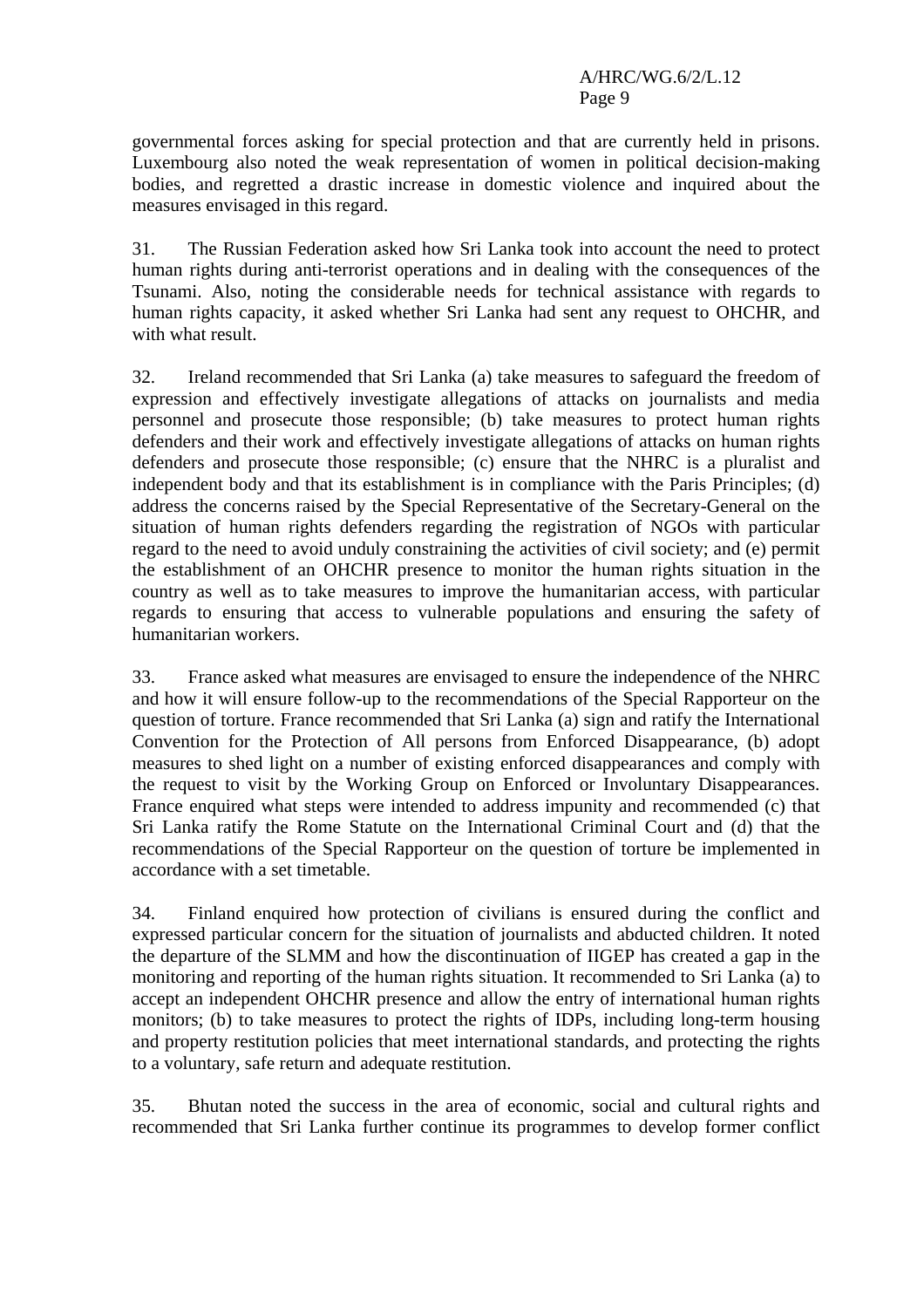zones in order to bring afflicted communities at par with those living in other provinces. It recommended that the international community, particularly those in a position to do so, consider how support may be extended to assist Sri Lanka in bridging existing gaps in order to enable them to move closer to the effective realization of the full range of human rights for all Sri Lankans.

36. The Holy See commended Sri Lanka on the numerous national human rights mechanisms put in place and attention was drawn to the plight of the many child soldiers who are enrolled by the Tigers, but also, as confirmed by many reports, by the Karuna group, which seems close to the Government. The Holy See encouraged the authorities of Sri Lanka to investigate the involvement of the paramilitary Karuna Group of abducting children for use as soldiers. The Holy See requested Sri Lanka to share the findings of the special bodies created to stop the persistent pattern of enforced disappearances and the measures put into place to address this problem.

37. China noted the setting up of the NHRC and the inter-ministerial committee on human rights, and the active cooperation with human rights mechanisms. Good progress has also been made with regard to the Millennium Development Goals, as well as in the Human Development Index. China asked about the status of the preparation of the NAP and recommended that Sri Lanka, with the support of the international community, continue to enhance the capacity-building of its national human rights institutions.

38. Saudi Arabia commended the efforts made to ensure conformity with international civil and political rights as well as the Universal Declaration of Human Rights, and noted that inter alia the adoption of the Optional Protocol to the International Covenant on Civil and Political Rights (ICCPR) proves its commitment to promote and protect human rights for all its citizens. Saudi Arabia asked about steps taken to protect social, political, cultural, and economic rights of minorities in Sri Lanka.

39. Mexico noted the moratorium on capital punishment, asked for additional information on the bill for the protection of victims and witnesses, and enquired whether there is a timeframe for its approval and whether it will apply to victims of human rights violations. Mexico recommended that (a) Sri Lanka step up its activities to eliminate discrimination against ethnic minorities in terms of enjoyment of the full range of human rights, in line with the comments of the Committee on Economic, Social and Cultural Rights (CESCR), Committee on the Elimination of Racial Discrimination (CERD), Committee on the Rights of the Child and Committee on the Elimination of Discrimination against Women (CEDAW). Mexico also noted the drafting of a human rights charter under the Constitution and recommended that (b) Sri Lanka take into account the comments of the Human Rights Committee that it include all the substantive provisions of the ICCPR within its national legal structure. Finally, Mexico urged Sri Lanka to (c) implement various recommendations made by treaty bodies and special procedures to ensure that security measures adopted in the context of armed violence including the state of emergency the 2005 emergency laws and measures to combat terrorism comply with international human rights law.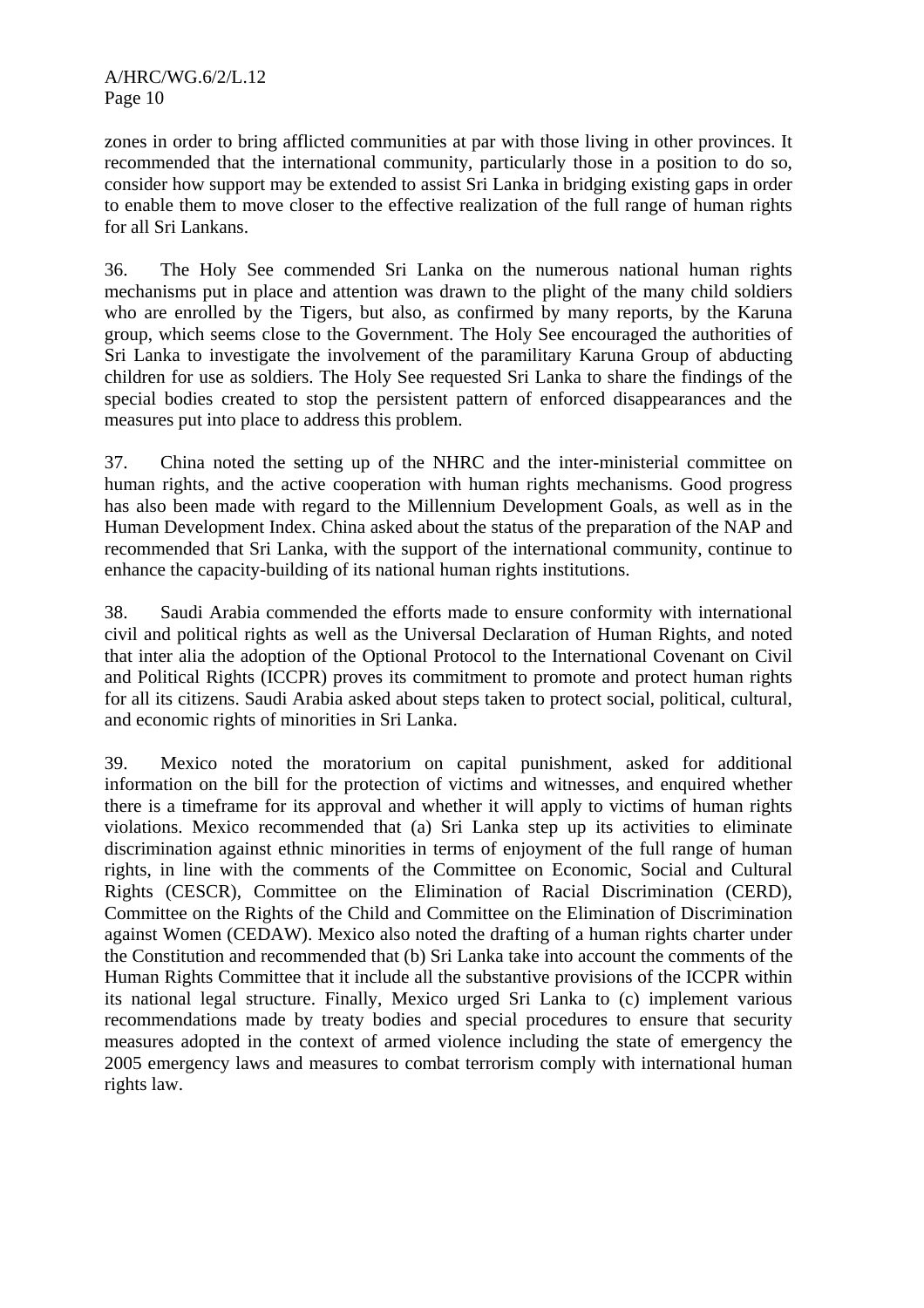40. The Syrian Arab Republic noted the progress made in vital sectors, in particular social services, education, empowerment of women and the establishment of the NHRC, and asked whether Sri Lanka would consider introducing a human rights charter. Syria enquired further about how Sri Lanka could provide services, aid and salaries to areas under the control of the LTTE and the challenges to their implementation.

41. Austria highlighted the high number of IDPs and asked for additional information about their situation as well as Sri Lanka's strategy to find durable solutions, in particular for those remaining in camps and whose return to their places of origin is impeded by the designation of High Security Zones. Austria recommended that necessary measures be taken to safeguard the human rights of IDPs in accordance with applicable international standards and that particular emphasis should inter alia be given to increased informationsharing as well as consultation efforts as a means to reduce the prevailing sense of insecurity among IDPs and facilitate reintegration in areas of return. Austria furthermore recommended that measures be taken to ensure the provision of assistance to IDPs and the protection of human rights of those providing such assistance. Austria lastly recommended that measures be taken to ensure the effective implementation of legislative guarantees and programmes for the protection of witnesses and victims.

42. Colombia requested information about the results of the campaign to eradicate violence against women as well as about measures taken to ensure greater representation of women in public life.

43. Slovenia asked for clarification on the situation of Up-Country Plantation Tamil and what Sri Lanka is doing to alleviate their difficult situation, especially in regard to the denial of rights to register on voter lists or have Tamil recognized as an official language. Slovenia enquired what the minimum age for voluntary recruitment into Sri Lanka's armed forces exist, and if so what it is, and about safeguards to ensure that recruitment is not forced. Slovenia recommended to Sri Lanka to: (a) take measures to award Up-Country Tamils with the full set of civil rights, including the right to vote; (b) investigate allegations of forced recruitment of children by the TMVP/Karuna faction and hold accountable persons found in violation of CRC and its Optional Protocol; and (c) promptly invite the United Nations to establish a presence in Sri Lanka, the mandate of which would include protection, monitoring, investigation and reporting.

44. The Philippines appreciated that, despite major challenges, Sri Lanka improved its ranking in Global Competitiveness and other indices, and acknowledged achievements made in particular in the fields of gender equality and women's health and survival, which indicates Sri Lanka's consistent progress in political, cultural, social and economic spheres.

45. Belarus noted that the fight against terrorism has been diverting Sri Lanka's resources. It asked whether Sri Lanka is satisfied with its cooperation with international organizations on anti-terrorism measures, and asked what the international community could do to increase the effectiveness of the fight against terrorism. Belarus recommended that Sri Lanka actively draw upon the assistance of the international community in the antiterrorism process and in overcoming its negative consequences.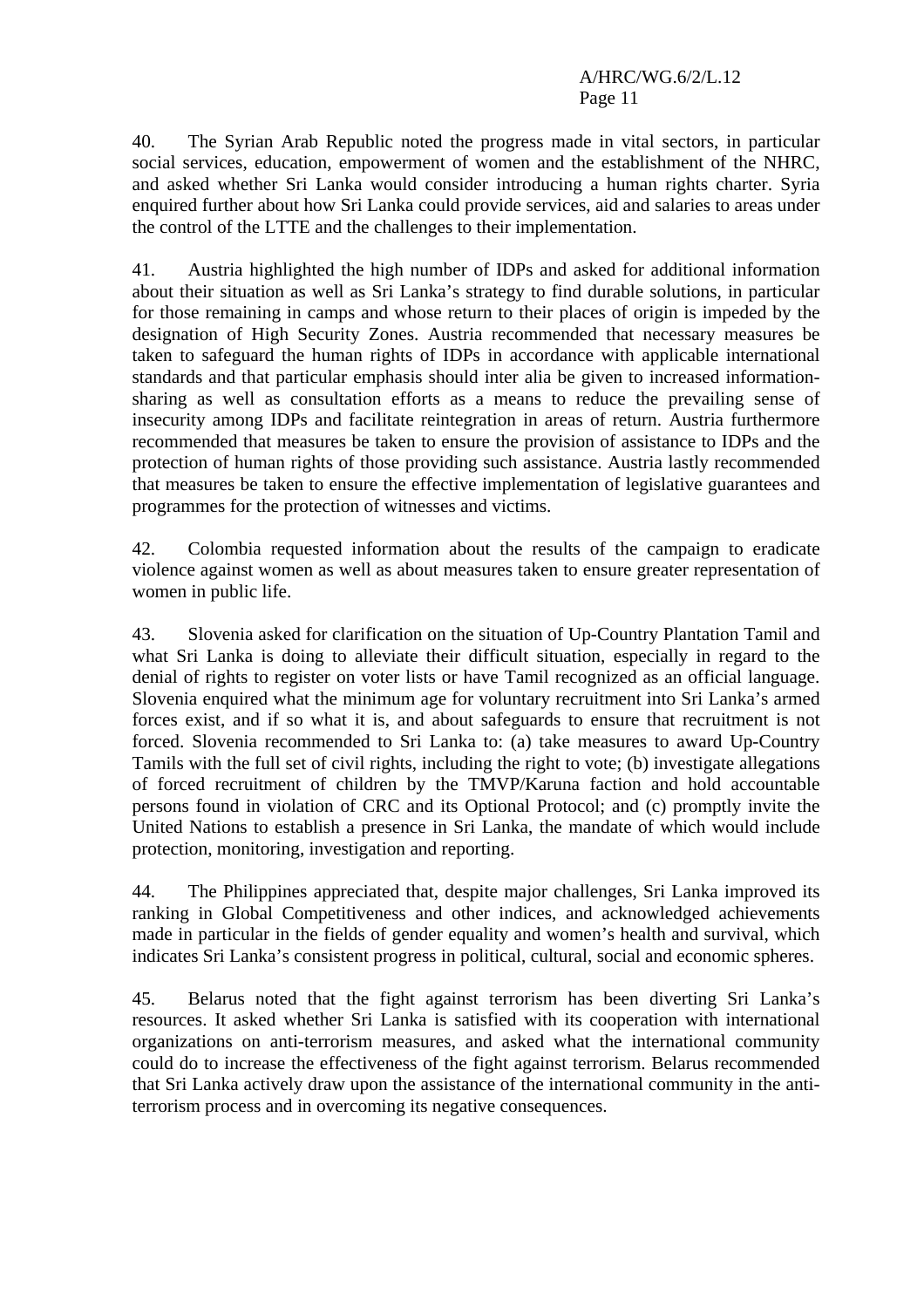46. Pakistan enquired about the proposed Constitutional Charter of Rights and the status of the 13th Amendment to the Constitution. Pakistan recommended to OHCHR work closely with Sri Lanka to build the capacity of its national institutions and the international community to assist Sri Lanka's counter-terrorism strategies, especially by countering terrorist's fund-raising efforts in their territories and in accordance with Security Council resolutions and international conventions.

47. New Zealand expressed concern about the reported increase in enforced disappearances, extra judicial killings and violations of international humanitarian law since the resumption of hostilities, and about the little concerted efforts to effectively investigate such violations. It asked about steps to protect the human rights of victims from minority communities which are disproportionately affected. While noting the zero- tolerance policy for child recruitment and steps made to rehabilitate former child soldiers, New Zealand remained concerned at reports that child recruitment continues. New Zealand recommended that Sri Lanka take further steps to improve the effectiveness of its measures to combat the recruitment of child combatants and welcomed Sri Lanka's comments on this proposed recommendation.

48. Brazil, while welcoming the adoption of institutional measures, expressed concern about the implementation of international human rights treaties and about integration and harmonization of its national legislation therewith. Brazil enquired about measures taken to strengthen the independence, impartiality and effectiveness of the NHRC and to guarantee the rule of law, particularly in the context of the 'Emergency Regulations.' Brazil recommended to Sri Lanka to (a) extend standing invitations to the special procedures and (b) ratify the Optional Protocol to the Convention against Torture.

49. Romania noted the creation of a commission to investigate allegations of abduction and recruitment of child soldiers by various forces, and enquired about how it operates, results achieved, and other measures Sri Lanka will take to fully implement its obligations under Optional Protocol to CRC on the involvement of children in armed conflict. It recommended to Sri Lanka to investigate the role of security forces in child recruitment and hold those responsible accountable. Romania requested information on Sri Lanka's intentions to combat child labour, the results achieved, and the lack of minimum age for marriage.

50. Addressing the Working Group, the Permanent Representative of Sri Lanka to the United Nations Office at Geneva, Dr. Dayan Jayatilleka, stated that, the political component of the Government's approach to the resolution of the ethnic conflict is the maximum devolution of power within a unitary constitutional framework. The  $13<sup>th</sup>$  Amendment, strives precisely to achieve political autonomy. Having militarily liberated the Eastern Province, the Government has just concluded the elections which has re-empowered the eastern Provincial Council. The Government indended to do the same in the northern province. The President of Sri Lanka has promised that the north, just like the east, will be militarily liberated and politically empowered by the holding of elections to an autonomous provincial council in the north. The President has appointed a high-level National Task Force for the northern province which will implement the programme of reconstruction and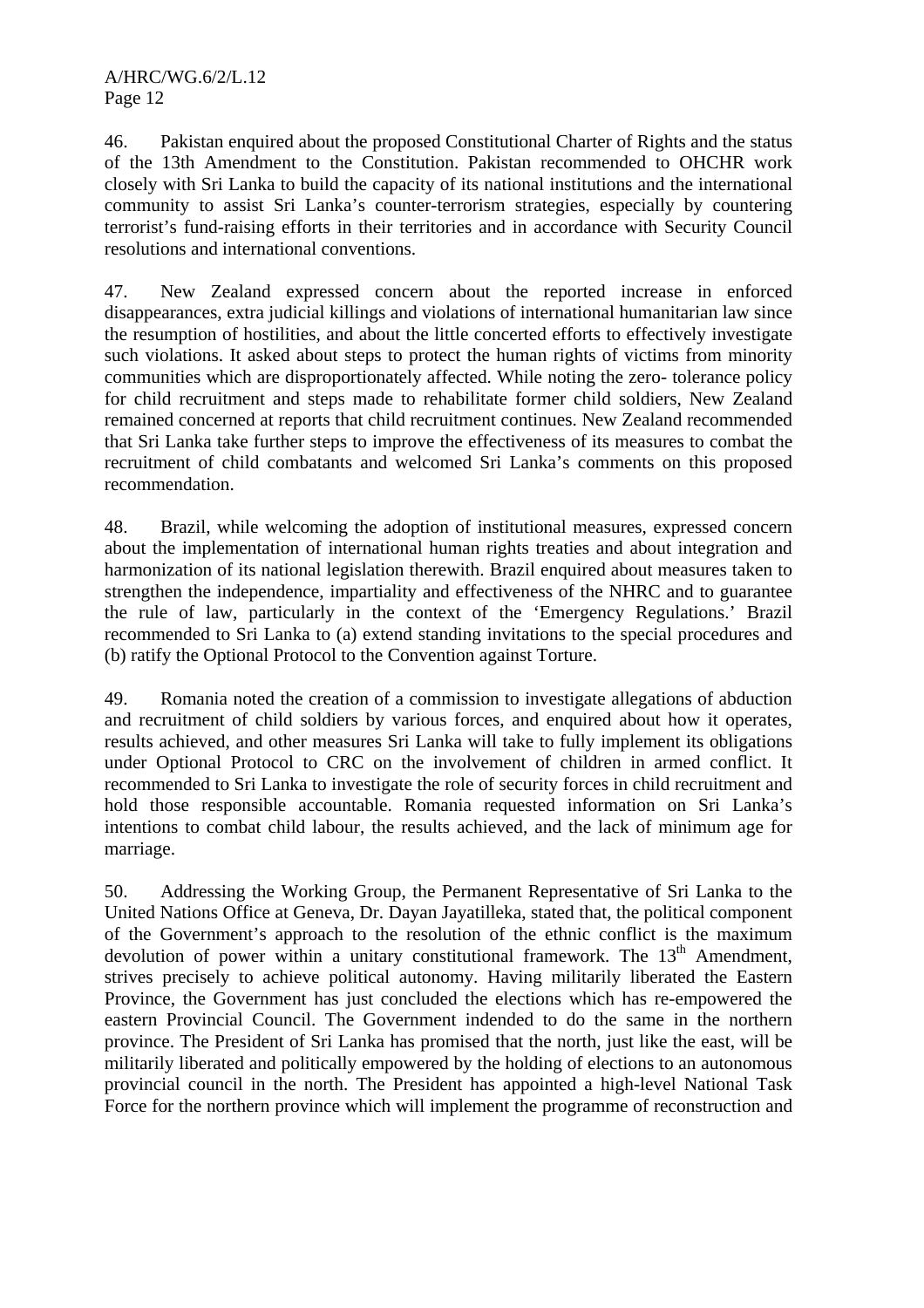rehabilitation. The Government is attempting to revive, restore and re-activate the  $13<sup>th</sup>$ Amendment which provides for full devolution of powers within a unitary State.

51. Responding to questions raised by States, Sri Lanka's Attorney General Hon. C.R. De Silva, PC, stated that notwithstanding the serious nature of the security situation prevailing in Sri Lanka resulting from a reign of terror unleashed by the most ruthless terrorist organization in the world, the LTTE, it is not the policy of the State to adopt and enforce extraordinary measures that are outside the framework of the law. The Government has steadfastly insisted that all agents of the State should necessarily carry out arrests, detentions and investigations including interrogations, in accordance with the due process of the law and in a manner that would not infringe human rights.

52. As regards the issue of disappearances, it is not safe to consider the nature and the magnitude of the problem on the basis of unsubstantiated statistics. The Government is studying credible reports and information so as to identify the nature of the problem, its magnitude, possible reasons, and the identities of those who are responsible. It is not the policy of the State to illegally and surreptitiously arrest persons and detain them in undisclosed locations or to extrajudicially eliminate arrested and detained suspects. He said that the Government is determined to ensure that all complaints are comprehensively and impartially investigated into, perpetrators identified, and evidence against them collected, so that such persons can be prosecuted. During the past decade, criminal proceedings have been instituted against 599 members of the security forces and the police with regard to their alleged involvement in abducting persons, detaining them unlawfully and extrajudicially eliminating persons in custody. The process of investigation and prosecution may not be as expeditious as one would like it to be. What is important is that the due process of the law and justice has been set in motion and is moving in the correct direction. The allegation of torture is also one that concerns our Government. Both the Committee against Torture (CAT) and the Special Rapporteur on the question of torture concluded that the practice of torture was not systematic in Sri Lanka. Unfortunately torture may be possibly occasionally used by certain overzealous investigators on certain occasions as an investigative tool to extract the truth from persons under interrogation. Perpetrating torture is a violation of an important fundamental right enshrined in the Constitution and an offence under the criminal law of Sri Lanka, which imposes very serious punishment. A special agency of the police has been specially mandated to carry out criminal investigations into all complaints of torture. During the last 12 months alone, criminal proceedings have been instituted against 61 police officers with regard to their alleged use of torture in the course of criminal investigations. All alleged perpetrators of human rights violations would be prosecuted. Measures necessary to expedite the process of investigation, launch prosecutions and conduct trials would be adopted. The Government refutes the allegation of impunity.

53. Latvia commended Sri Lanka on its decision to let a certain number of the Special Rapporteurs to visit Sri Lanka and encouraged Sri Lanka to build on these visits and to issue standing invitations and to agree to all outstanding requests by the special procedures of the Human Rights Council.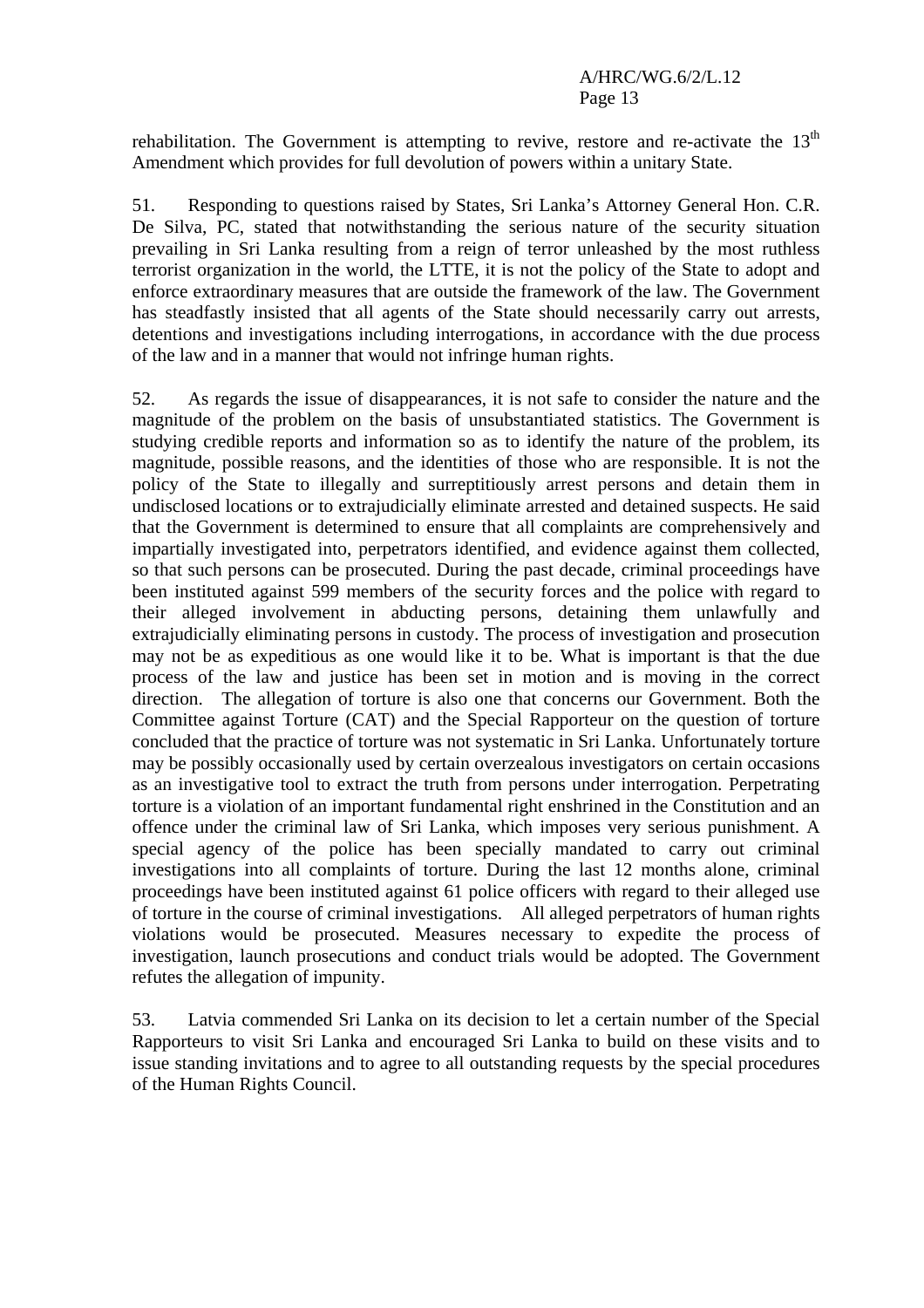54. Germany regretted the abrogation of the ceasefire agreement with the LTTE, which led to the termination of the SLMM in March 2008. Clarifications were sought about concrete measures intended to compensate for the void created in terms of monitoring and effectively addressing human rights violations committed in the wake of ongoing civil war hostilities and in anti-terrorist strategies. Germany recommended that Sri Lanka restore and ensure the independence of its National Human Rights Commission, in accordance with the Paris Principles.

55. The Czech Republic enquired about the measures Sri Lanka has adopted to eliminate torture, especially regarding human rights defenders and detained persons, and ensure torture victim's access to justice, including witness protection and assistance programmes. The Czech Republic recommended to Sri Lanka to: (a) adopt measures to strengthen the rule of law; prevent human rights violations, including enforced disappearances, extrajudicial executions and torture; ensure punishment of those responsible; and include, inter alia, systematic review of all detention areas; establish an independent complaint mechanism in prisons, and prompt, impartial investigation into allegations of torture as well as protection for witnesses and others alleging torture or illtreatment against reprisals, intimidation and threats; (b) ensure full incorporation and implementation of the provisions of international human rights instruments at the national level, in particular ICCPR and CAT; (c) adopt concrete measures to strengthen the function and independence of the National Human Rights Commission; and (d) ratify the Optional Protocol to CAT and, (e) support the recommendation of the Special Rapporteur on the question of torture and establish an OHCHR field presence with the mandate to monitor Sri Lanka's human rights situation and provide technical assistance, particularly regarding judicial, police and prison reform.

56. Italy (a) recommended that Sri Lanka take further active measures in order to put an immediate end to forced recruitment and to the use of children in armed conflicts by all factions, including the Karuna Group; It enquired whether Sri Lanka was considering to take further steps towards a complete abolition of the death penalty, and recommended that (b) Sri Lanka allow United Nations human rights mechanisms and OHCHR to establish and reinforce their presence in the country in order to guarantee an independent monitoring of the human rights situation in Sri Lanka.

57. The Netherlands emphasized that the fight against terrorism has to remain within the boundaries enshrined in the international human rights instruments. The Netherlands welcomed the national plan of action and recommended (a) that the national plan of action provide specific benchmarks within a given timeframe, (b) that it establish the Constitutional Council as foreseen by  $17<sup>th</sup>$  Amendment to the Constitution as soon as possible, and that this Council be mandated to appoint a number of commissioners to public Commissions, such as the NHRC and the Police Commission. The Netherlands remained concerned at allegations of serious human rights violations and recommended that (c) Sri Lanka agree to the re-establishment of an international human rights monitoring presence in the country.

58. Poland noted that freedom of expression is subjected to restrictions, which seems to give rise to cases of violence and intimidation of representatives of the media. Poland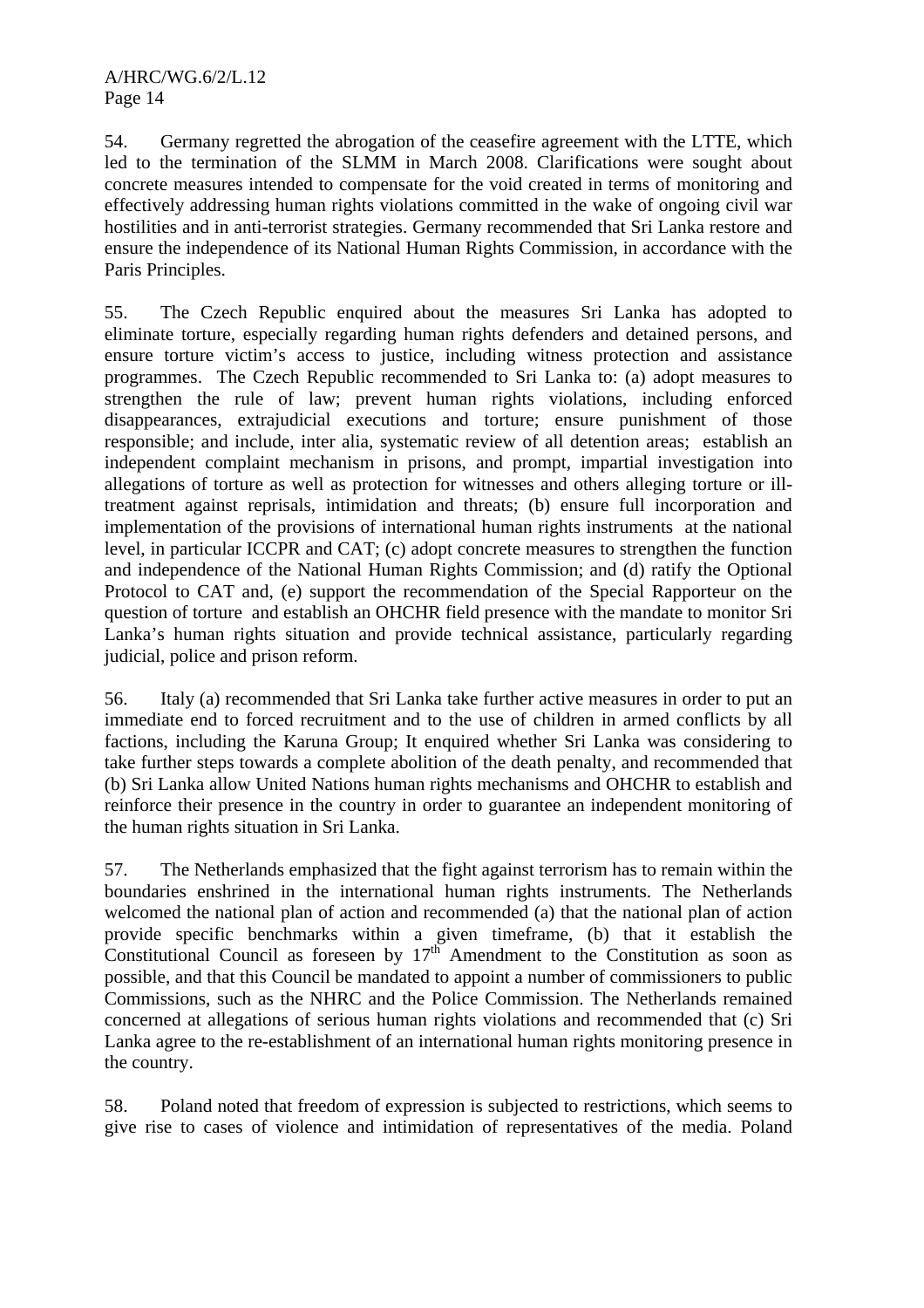enquired about steps taken to implement the recommendations made by the Human Rights Committee in 2003 and recommended to Sri Lanka undertake effective measures to ensure full realization of the right to freedom of expression by all persons. It enquired about steps taken to combat sexual exploitation of children and child prostitution, especially in coastal resorts. Poland recommended to Sri Lanka to ensure that its domestic legislation is in full compliance with the Convention on the Rights of the Child. It also recommended to Sri Lanka to ensure a safe environment for human rights defenders and that perpetrators of these crimes are brought to justice.

59. Turkey noted the achievements made in the political, economic and social development fields and appreciated steps taken on human rights training, gender equality and the empowerment of women's status. Turkey enquired if Sri Lanka is considering taking the necessary steps to shorten the worrying number of trial proceedings on violence against women and encouraged Sri Lanka to try to respond in a timely manner to questionnaires sent by the special procedures.

60. Japan regretted the IIGEP's decision to terminate its mission in April. It underlined the importance for Sri Lanka to implement the recommendations made by the IIGEP to establish a workable, effective and permanent system for victims and witness protection, to ensure that all State bodies provide cooperation and the provision of immediate and necessary financial resources to the Commission of Inquiry. Japan noted the existence of fewer cases of kidnappings, forced disappearances and extrajudicial killings compared to before and expressed its hope that Sri Lanka would double its efforts to prevent similar cases and to ensure bringing all perpetrators to justice. Japan also attaches importance to Sri Lanka's efforts to resolve its human rights problems and expected it to enhance its capacity in the areas of crime investigations, the judiciary and NHRC, with the assistance of the international community.

61. Denmark was pleased to hear that Sri Lanka wants to focus attention on improving freedom of the press and enquired about the measures taken to that end. It recommended that (a) Sri Lanka undertake measures to improve safeguards for freedom of the press; it also recommended that (b) Sri Lanka accept the presence of an OHCHR field office. Noting steps taken by Sri Lanka to combat torture, torture is still widely practiced and, referring to 25 recommendations made by the Special Rapporteur on the question of torture, enquired what steps will be taken to implement them. Denmark recommended that (c) Sri Lanka immediately implement the Special Rapporteur's recommendations. It further enquired about the measures Sri Lanka employs to combat caste-based discrimination.

62. Guatemala welcomed the self-critical character of the national report. It enquired what measures are being adopted to combat cases of abuse by authorities and torture by members of the police and the armed forces, in particular cases of abuse against women in areas of conflict in Sri Lanka. Guatemala also enquired whether there are any plans to alter the minimal age of criminal responsibility.

63. Egypt commended Sri Lanka on the maintenance of its vibrant democracy, as well as on its genuine commitment to upgrade its national human rights architecture and requested information on internally displaced persons, and the adequacy of support from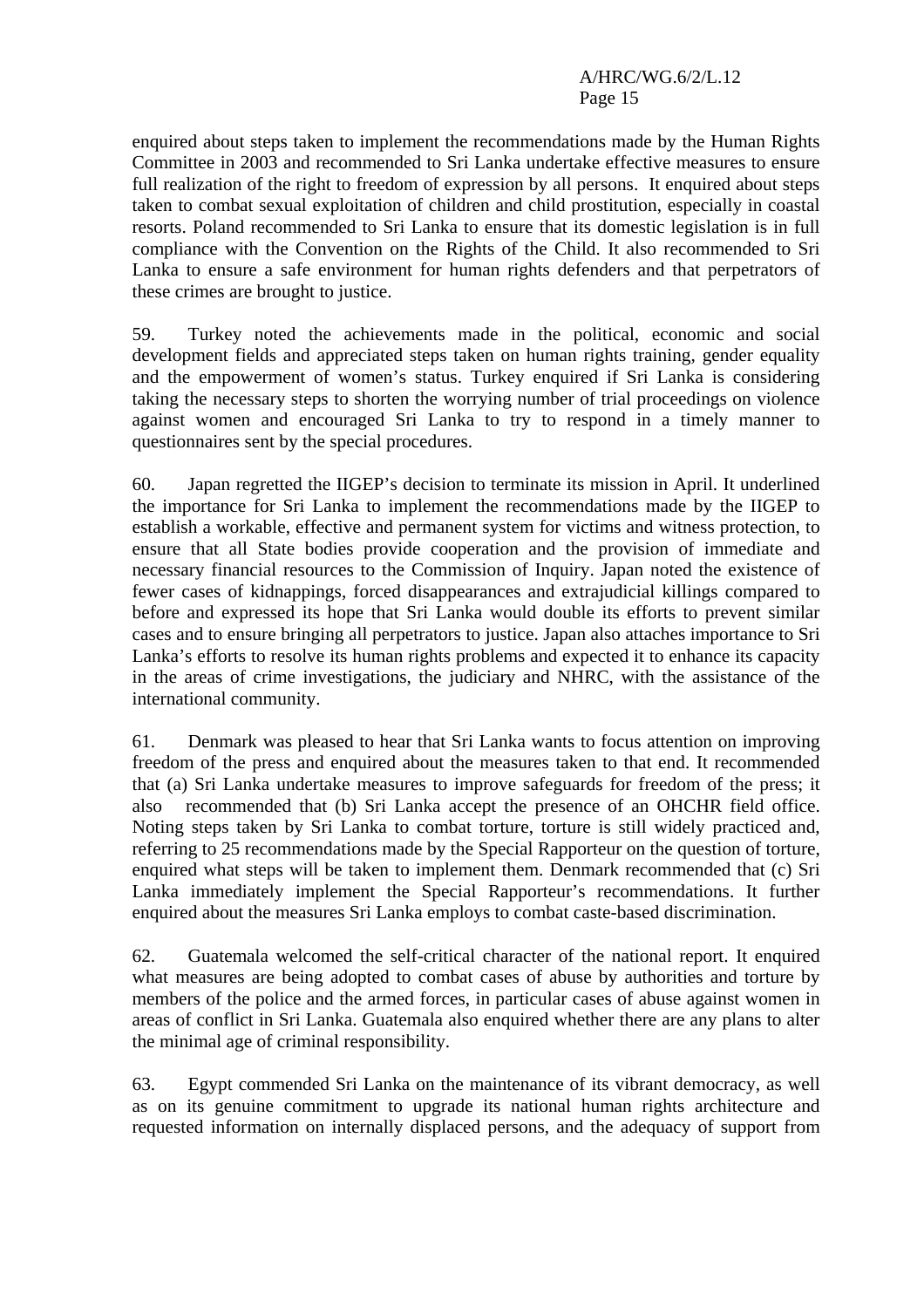international organizations and donors on this matter. Egypt further enquired about steps taken to uphold and guarantee the rights of its minorities and afford them protection from military operations, and legal framework to protect them from discrimination.

64. Azerbaijan expressed its full support to efforts to preserve its territorial integrity and to completely wipe out terrorism and aggressive separatism. Sri Lanka tries to protect human rights in the conflict-affected areas and called upon Sri Lanka to continue its efforts to better ensure it. Close and frank cooperation with relevant United Nations agencies and human rights mechanisms, including the special procedures, is crucial in this process. Azerbaijan asked how the voluntary character of the return of internally displaced is ensured in the resettlement process and secondly, measures taken to address psychological trauma caused by armed conflict.

65. Indonesia stressed that Sri Lanka has maintained a continuous supply of essential goods and services to "uncleared areas", thereby ensuring that basic needs of people are met even in times of conflict. It asked about measures taken to ensure facilitated humanitarian access to local and international agencies to enhance protection of civilians in conflictaffected areas. And, while applauding the engagement with special procedures and mechanisms, it asked about steps taken to follow up on and implement their recommendations. Regarding the downgrading of the NHRC, Indonesia asked what measures the Government intends taking to strengthen the mandate and powers of the NHRC.

66. Malaysia noted that Sri Lanka demonstrated unreserved commitment to enhancing the wellbeing of its people and in addressing challenges, constraints and gaps in human rights protection. It enquired about Sri Lanka's legislation providing for protection of witnesses and victims and asked how child soldiers are dealt with and re-integrated into society.

67. Morocco noted that Sri Lanka's national report was in harmony with the Human Rights Council Guidelines and that the Government consulted with stakeholders in its preparation. It encouraged Sri Lanka to continue its efforts to full implement international human rights instruments, and requested clarification about its intention to include additional voluntary commitments. Additional information was also requested about the administrative parliamentary commission and the competencies of the Ombudsman.

68. The Democratic People's Republic of Korea noted progress made in providing essential services as well as the efforts to reach its Millennium Development Goals, especially to increase the literacy rates, school enrolment and health care outcomes. It encouraged Sri Lanka to continue with its efforts and requested to elaborate further on its plans to protect migrant workers, including women.

69. Tunisia encouraged the parties to seek a lasting peace in the conflict zones. It welcomed the results shown in the right to health and asked for more information on Sri Lanka's efforts to ensure the right to health for all citizens.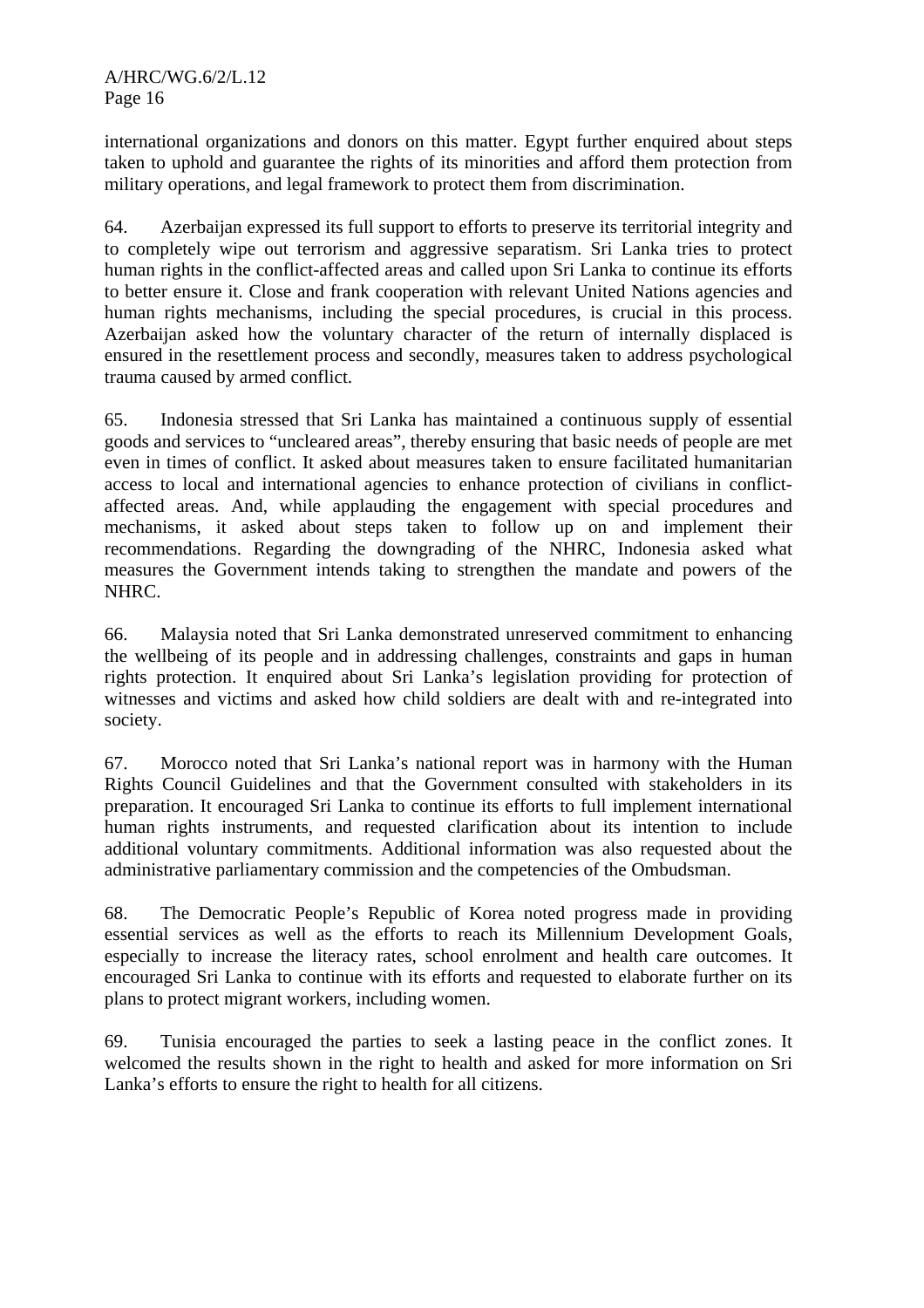70. Venezuela noted with appreciation the efforts made to promote and protect human rights and to mitigate poverty levels. Sri Lanka's national plans to promote social cultural and political rights were highlighted, in particular the right to health and implementation of the national health plan, on which it requested more information.

71. The Republic of Korea welcomed efforts made by the Government to promote and protect human rights, as reflected by the establishment of human rights infrastructure, despite the challenge of armed conflict. It asked about concrete measures taken to prevent the alleged abductions and recruitment of child soldiers. In addition, Sri Lanka was asked about measures taken to address the issues of discrimination against women in employment and occupation in the private sector. Sri Lanka was encouraged to continue close dialogues with the United Nations human rights mechanisms and OHCHR.

72. The United Kingdom condemned all terrorism and noted that counter-terrorism measures must be in accordance with human rights norms. It recommended that Sri Lanka (a) strengthen and ensure the independence of its human rights institutions in accordance with the Paris Principles, including the NHRC. The United Kingdom recognized a decrease in abductions and extrajudicial killings and a strong, independent system to bring those responsible to justice, protecting against the resurgence of such activities. Sri Lanka was recommended to (b) implement the recommendations made by the Special Rapporteur on extrajudicial, summary or arbitrary executions and take steps to verifiably disarm all paramilitary groups. The United Kingdom also recommended that (c) civil society organizations, including those from multi-ethnic communities and conflict-affected areas in Sri Lanka's north and east, be involved in the follow-up to the UPR process.

73. Algeria recommended that Sri Lanka further support human rights machinery and capacity-building in its national institutions to implement the human rights instruments, and that special attention be given to women in promoting education and development to increase their wages and their representation in politics and public life. It also recommended the continued work with the international community to assist with the protection of human rights, the environment, disaster risk management, HIV/AIDS and capacity-building.

74. Greece raised concern about the ending of the ceasefire agreement and the renewed military campaign and recommended that (a) Sri Lanka accept an independent international human rights mechanism on the ground as soon as possible; Greece also recommended that (b) Sri Lanka issue a standing invitation to all special procedures. It expressed concern about the increased number of reported enforced disappearances and unlawful killings, including of humanitarian workers, and requested more information on measures taken to investigate these cases. It recommended to Sri Lanka (c) to take all necessary measures to end impunity for perpetrators of violations of international human rights law and humanitarian law.

75. The United States of America noted Sri Lanka's struggle against terrorism and recommended the following: (a) re-engage with international human rights monitoring and assistance mechanisms by agreeing to establish an OHCHR field presence, whose mandate would allow unfettered access to monitor, investigate and report human rights violations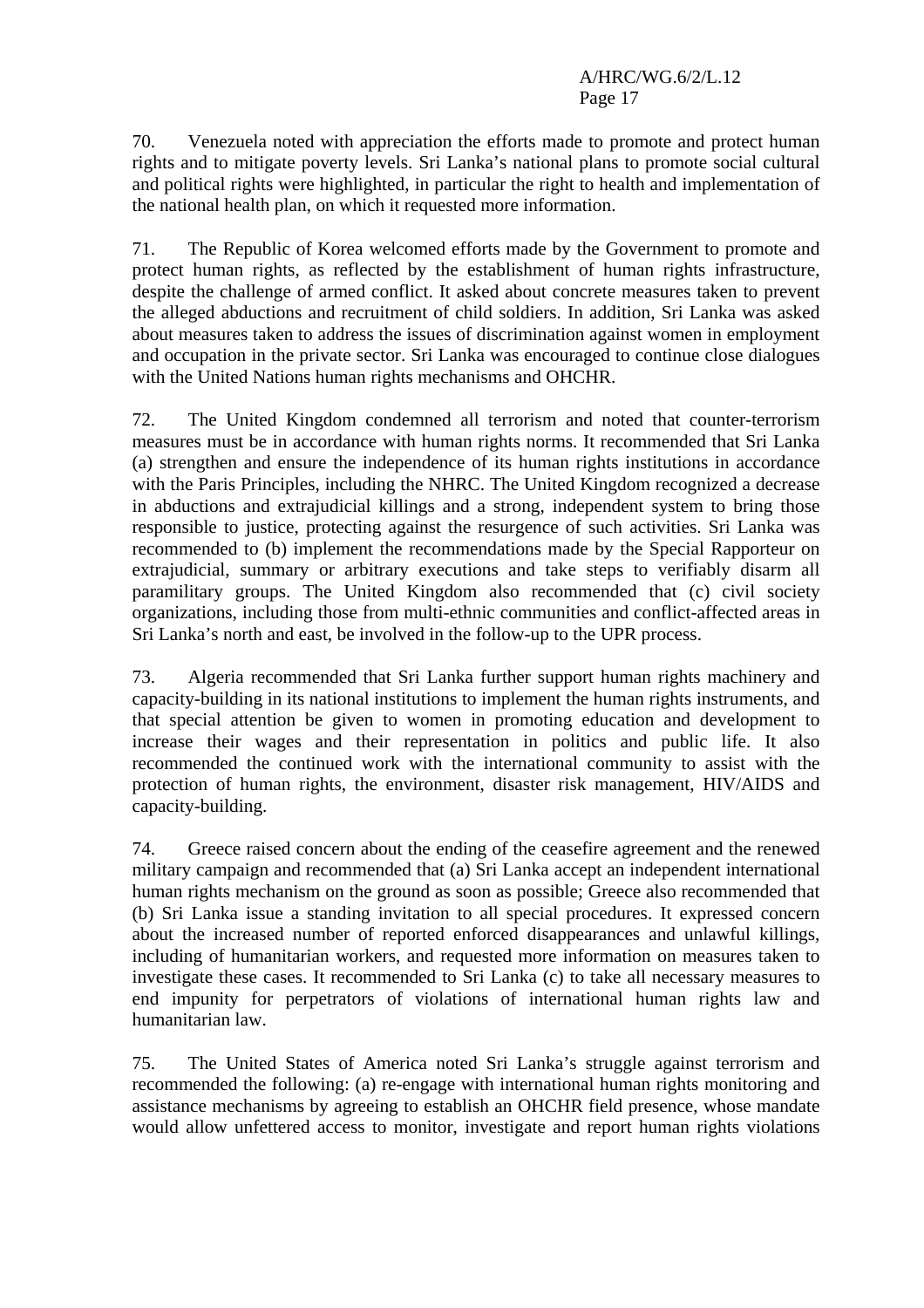and promote remedial measures, including criminal investigation, prosecution and capacitybuilding of domestic human rights mechanisms; (b) ensure the adequate completion of investigations into the killings of aid workers, including restoring impartiality to the Presidential Commission of Inquiry and encouraging it to use the full extent of its legal powers; (c) demobilize child soldiers by assuring children serving with pro-government militias (forced or voluntary) are released and adequate resources allocated for disarmament, demobilization, reintegration, repatriation and other activities to halt the unlawful recruitment of children; (d) Sri Lanka's plan to address the forcible recruitment of child soldiers should be publicized and (e) Sri Lanka should work with international and domestic non-State actors to halt the recruitment and use of child soldiers.

76. The Islamic Republic of Iran noted with interest a number of measures adopted to enhance the promotion and protection of human rights and to consolidate cooperation with United Nations human rights mechanisms. It encouraged Sri Lanka to increase its efforts to strengthen its legal safeguards to eliminate all forms of ill-treatment or torture in the prisons and detention centres.

77. Uruguay hoped that the recommendations made by special procedures are taken in account and duly applied. Uruguay asked about measures to ensure that detained children, including those suspected of belonging to the LTTE and those who were forcibly recruited and escaped, are separated from adults and receive special care and attention.

78. Sudan noted that terrorism is an exceptional circumstance, which impacts on the right to development and other economic and social rights. It recommended that Sri Lanka share its experience with regard to fighting rebellion and terrorism and how to overcome them, as well as on measures taken to improve its social and economic development.

79. The Secretary General of the Secretariat for the Coordinating of the Peace Process in Sri Lanka, Prof. Rajiva Wijesinghe, welcomed questions regarding education and language policy, since these would serve to make clear the commitment of the Government to pluralism and equitable development. Though for many years the Official Languages Act had not been implemented properly, this was now being promoted apace and over the last decade bilingualism through education had been implemented, while making English more widely available for reasons of equity. With regard to the abrogation of the Ceasefire Agreement, it had proved positive in allowing for action based on discussion with moderate Tamils. The situation had not got worse inasmuch as for instance with regard to IDPs, United Nations figures showed that the number of displaced had risen altogether by just 149 between the end of December and the end of April 2008. Though there were about 2,500 more in the North, these were offset by nearly the same number being resettled in the east. With regard to civilian casualties, the majority of those killed in the last four months had been civilians in the South due to terrorist suicide attacks etc. With regard to journalists, freedom of speech was total, with media outlets being extremely critical of the Government in the crudest terms. The real danger had been for Tamil language journalists due largely to rivalries between Tamil groups. Former Tamil militants who had accepted previous peace agreements had been decimated by the LTTE when they were disarmed under the Ceasefire Agreement. These violations had reduced considerably in 2007, and the Government was committed to preventing them totally.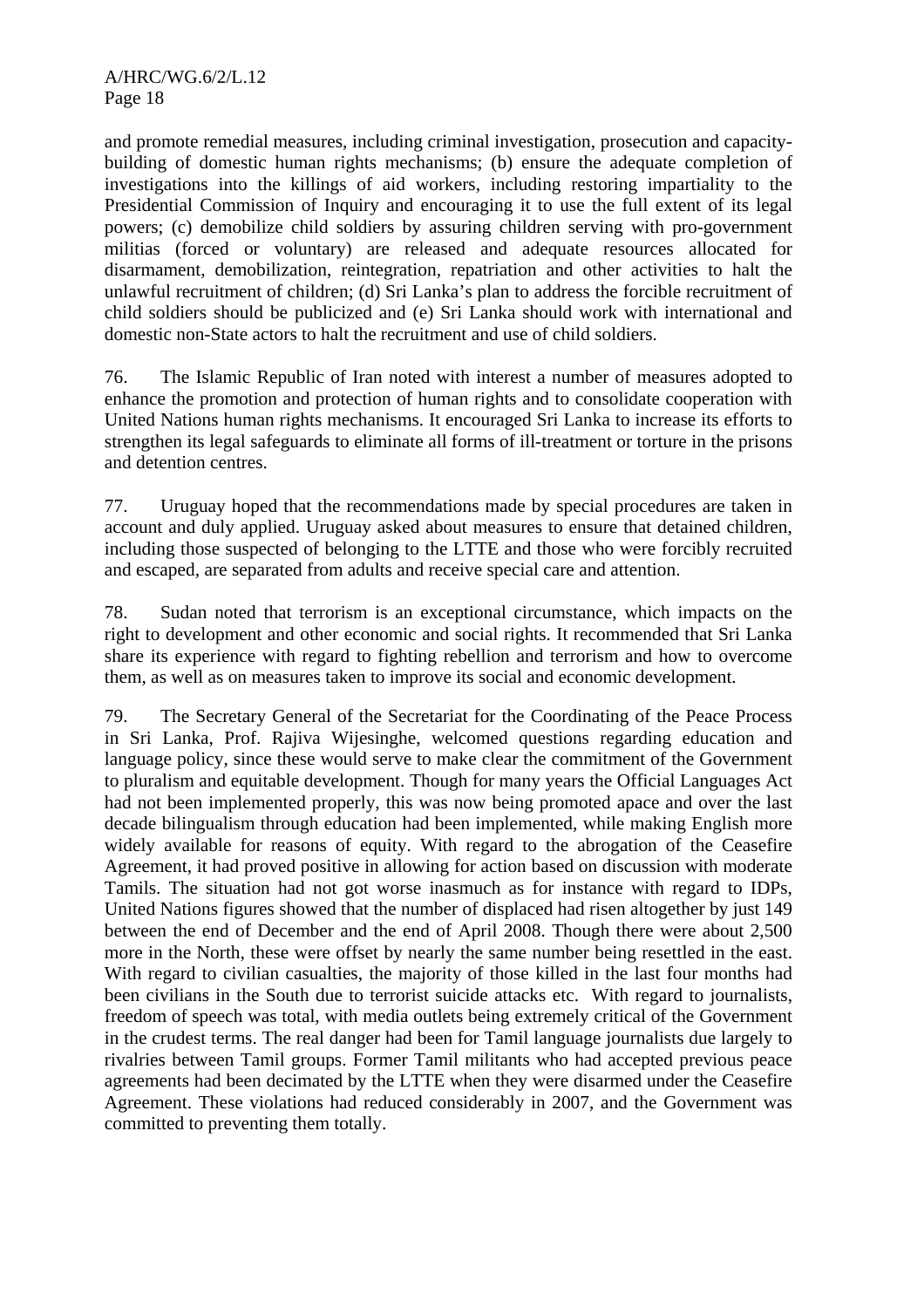80. The Deputy Solicitor General, Mr. Yasantha Kodagoda, responding to questions raised by States submitted that the IIGEP was appointed by the President of Sri Lanka to observe the functioning of the Commission of Inquiry established to investigate and inquire into serious violations of human rights. The IIGEP was not established to monitor the overall situation of human rights in Sri Lanka. Its mandate was only to observe the functioning of the Commission of Inquiry, and to comment on its observance with internationally accepted norms and standards. It is unfortunate that certain members of the IIGEP who were seldom present at sessions of the Commission of Inquiry, proceeded to comment publicly on matters outside the mandate of the IIGEP. However, the former Chief Justice of India the Hon. Justice P.N. Bhagawatie who functioned as the Chairman of the IIGEP in a written communication dated 26 April 2008 stated that, 'the IIGEP has not accused the GoSL of any lack of political will in so far as the functioning of the CoI is concerned. In so far as the Commission of Inquiry is concerned, it has been doing very good work and Members of the IIGEP have had the best of cooperation from the Chairman and Members of the CoI. I have no doubt that the CoI will continue to carry on its work with the same zeal and dedication as it has been doing so far.' Mr. Kodagoda said that the Commission of Inquiry continues to function independently and is presently engaged in the conduct of public inquiries into two high profile cases. Mr. Kodagoda stated that the proposed new law on Victim and Witness Assistance and Protection has received constitutional clearance from the Supreme Court and is now before Parliament. Once enacted it will put in place a legislative framework to provide assistance and protection to not only victims of conventional crimes and witnesses of such incidents, but also to victims of human rights violations and witnesses of such violations. The proposed law will also establish a mechanism for compensation to victims of crime and facilitate the providing of treatment, including medical treatment, rehabilitation and counselling.

81. To conclude the interactive dialogue, the Human Rights Minister Hon. Mahinda Samarasinghe said Sri Lanka would continue to work with the OHCHR Sri Lanka is a multi cultural, multi lingual, multi ethnic and multi religious society. The Government of Sri Lanka will continue its efforts to secure unity amongst all people of Sri Lanka and harness their contribution to the national reconstruction and development efforts and to the final objective of achieving lasting peace. The Minister thanked the President of the Working Group and the representatives of States members and observers of the Council for their participation in the review, and for comments and recommendations made.

### **II. CONCLUSIONS AND/OR RECOMMENDATIONS**

**82. The recommendations formulated during the interactive dialogue have been examined by Sri Lanka and the following recommendations enjoy the support of Sri Lanka:** 

**1. Continue to enhance the capacity building of its national human rights institutions with the support of the international community (China), including OHCHR, and seek the effective contribution of OHCHR to strengthen the NHRC (Cuba);**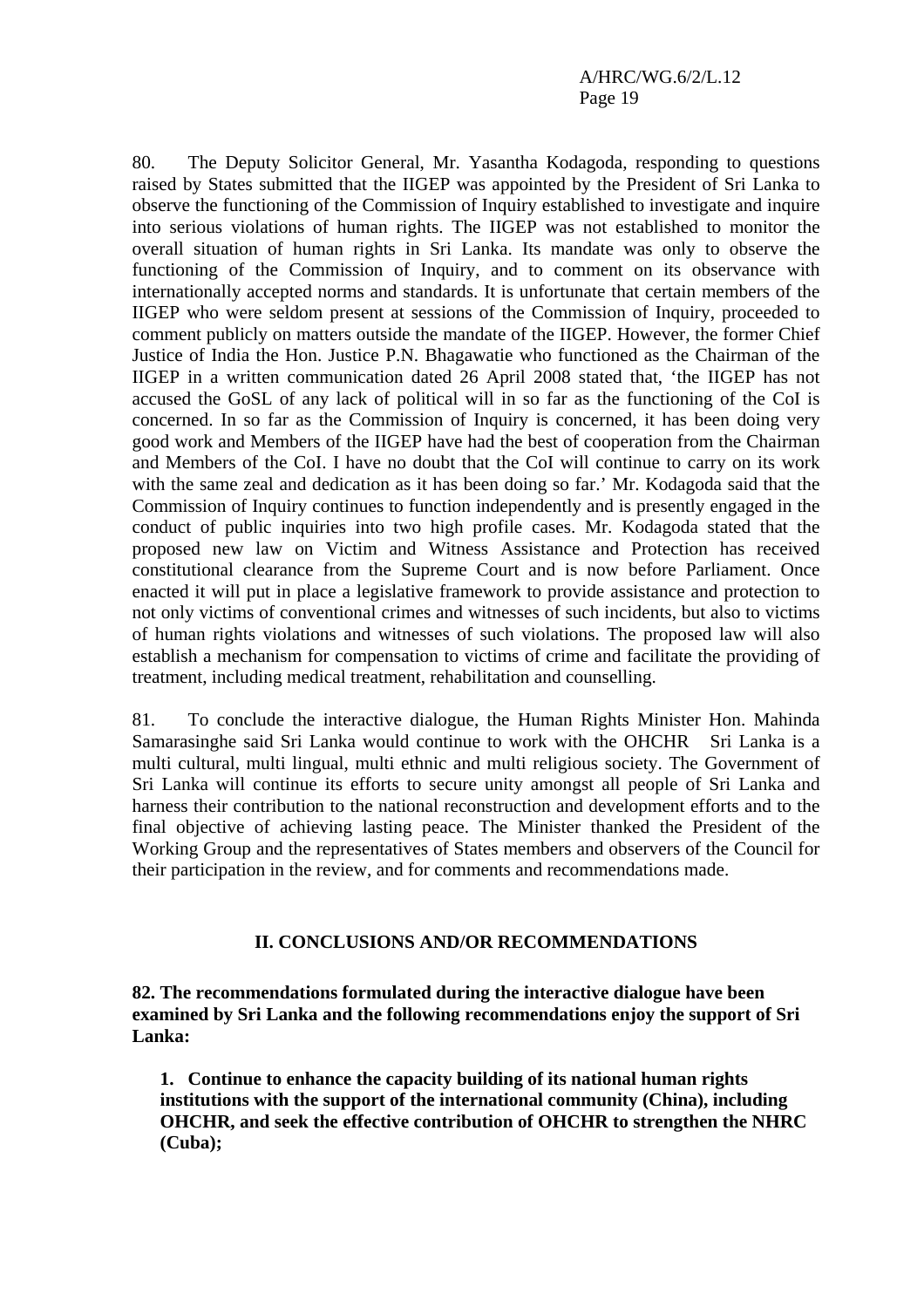**2. Strengthen and ensure the independence of its human rights institutions such as the National Human Rights Commission (Czech Republic, Ukraine), in accordance with the Paris Principles (United Kingdom of Great Britain and Northern Ireland, Germany, Ireland), including through implementation of the 17th Amendment at the earliest (Canada), and ensure its pluralist character (Ireland);** 

**3. Encouraged Sri Lanka to further empower the various institutional and human rights infrastructures, including by strengthening the structural and operational independence of the NHRC (Republic of Korea);** 

**4. Cooperate actively with international mechanisms in order to implement human rights at all levels of society and consider participating in core human rights treaties, as well as special procedures of the Human Rights Council (Ukraine);** 

**5. Try to respond in a timely manner to the questionnaires sent by the special procedures (Turkey);** 

**6. Continue close dialogue with the United Nations human rights mechanisms, and OHCHR (Republic of Korea);** 

**7. Take into account the recommendation made by the Human Rights Committee that it incorporate all substantive provisions of ICCPR into its national legislation, unless already done (Mexico);** 

**8. Ensure full incorporation and implementation of international human rights instruments at the national level, in particular ICCPR and CAT, unless already done (Czech Republic);** 

**9. Ensure that its domestic legislation is in full compliance with the Convention on the Rights of the Child (Poland);** 

**10. Continue its efforts for the full implementation of international human rights instruments to which it is a party (Morocco);** 

**11. That civil society organizations, including those from multi-ethnic communities and conflict affected areas in Sri Lanka's north and east, be involved in the followup to the UPR process (United Kingdom of Great Britain and Northern Ireland);** 

**12. Further support human rights machinery and capacity building in its national institutions to implement the human rights instruments, such as the introduction of a human rights charter as pledged in 2006 (Algeria);** 

**13. That the National Plan of Action provide specific benchmarks within a given timeframe (The Netherlands);**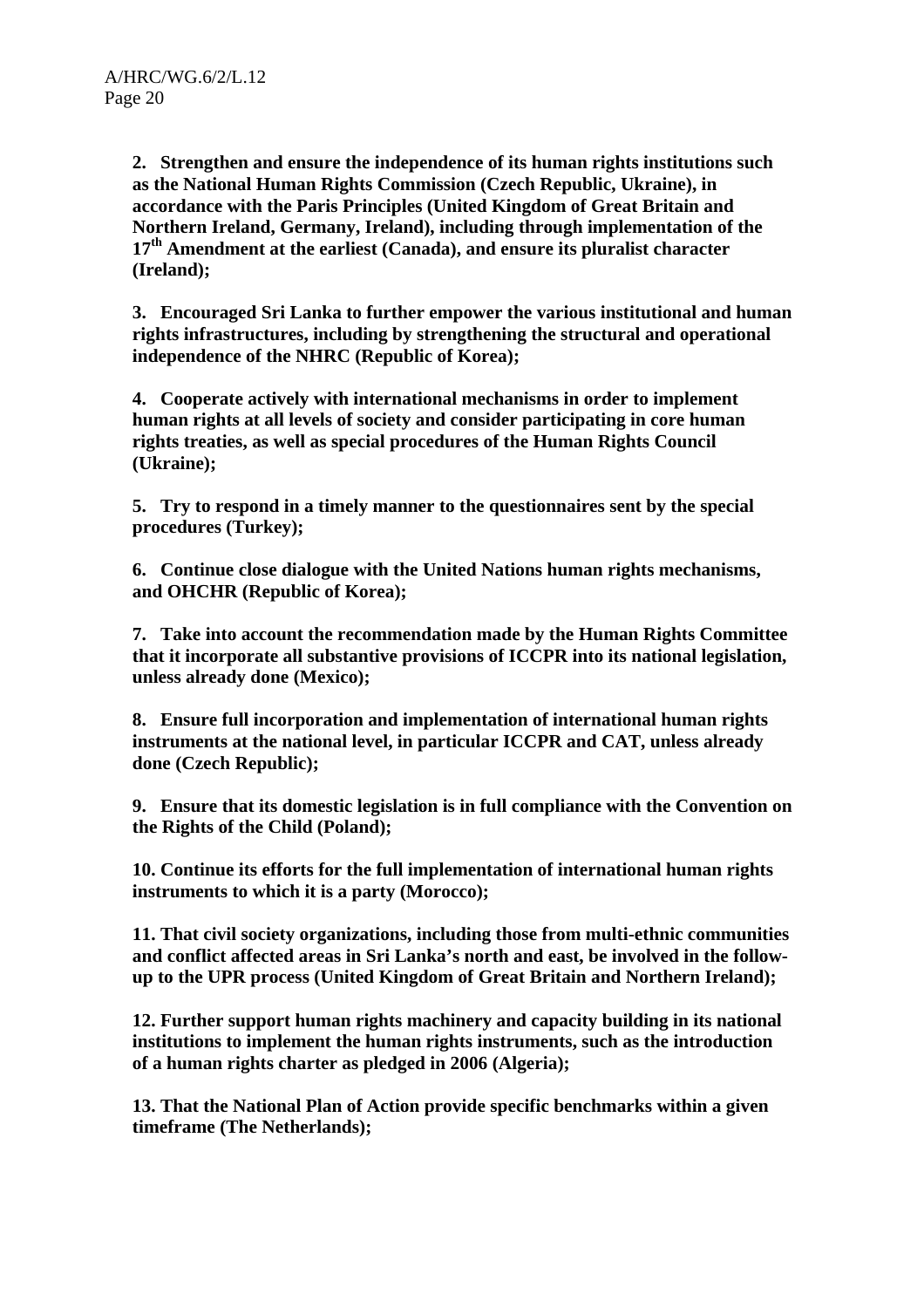**14. Take measures to ensure access to humanitarian assistance for vulnerable populations and take further measures to protect civilians, including human rights defenders and humanitarian workers (Canada, Ireland);** 

**15. Implement the recommendations of the Special Rapporteur on the question of torture (Denmark, France);** 

**16. Ensure a safe environment for human rights defenders' activities and that perpetrators of the murders, attacks, threats and harassment of human rights defenders be brought to justice (Poland);** 

**17. Increase its efforts to further prevent cases of kidnapping, forced disappearances and extrajudicial killings; ensure that all perpetrators are brought to justice; and enhance its capacity in the areas of crime investigations, the judiciary and the NHRC, with the assistance of the international community (Japan);** 

**18. Increase its efforts to strengthen its legal safeguards for eliminating all forms of ill treatment or torture in the prisons and detention centres (Islamic Republic of Iran);** 

**19. Step up its efforts for the rehabilitation of former child soldiers – in particular through enhanced cooperation with the international community – and adopt measures necessary for their rehabilitation in an appropriate environment (Belgium);** 

**20. Adopt measures to investigate, prosecute and punish those responsible for serious human rights crimes such as the recruitment of child soldiers, in accordance with international norms and in a transparent manner (Sweden);** 

**21. Take judicial and other measures to put an end to the recruitment of child soldiers in all parts of its territory, and accordingly give further appropriate directions to the security forces and police to ensure their implementation (Belgium);** 

**22. Investigate allegations of forced recruitment of children and hold to account any persons found in violation of CRC and its Optional Protocol (Slovenia);** 

**23. Take further steps to improve the effectiveness of measures to combat the recruitment of child soldiers (New Zealand);** 

**24. Take active measures in order to put an immediate end to forced recruitment and use of children in armed conflicts by all factions (Italy);**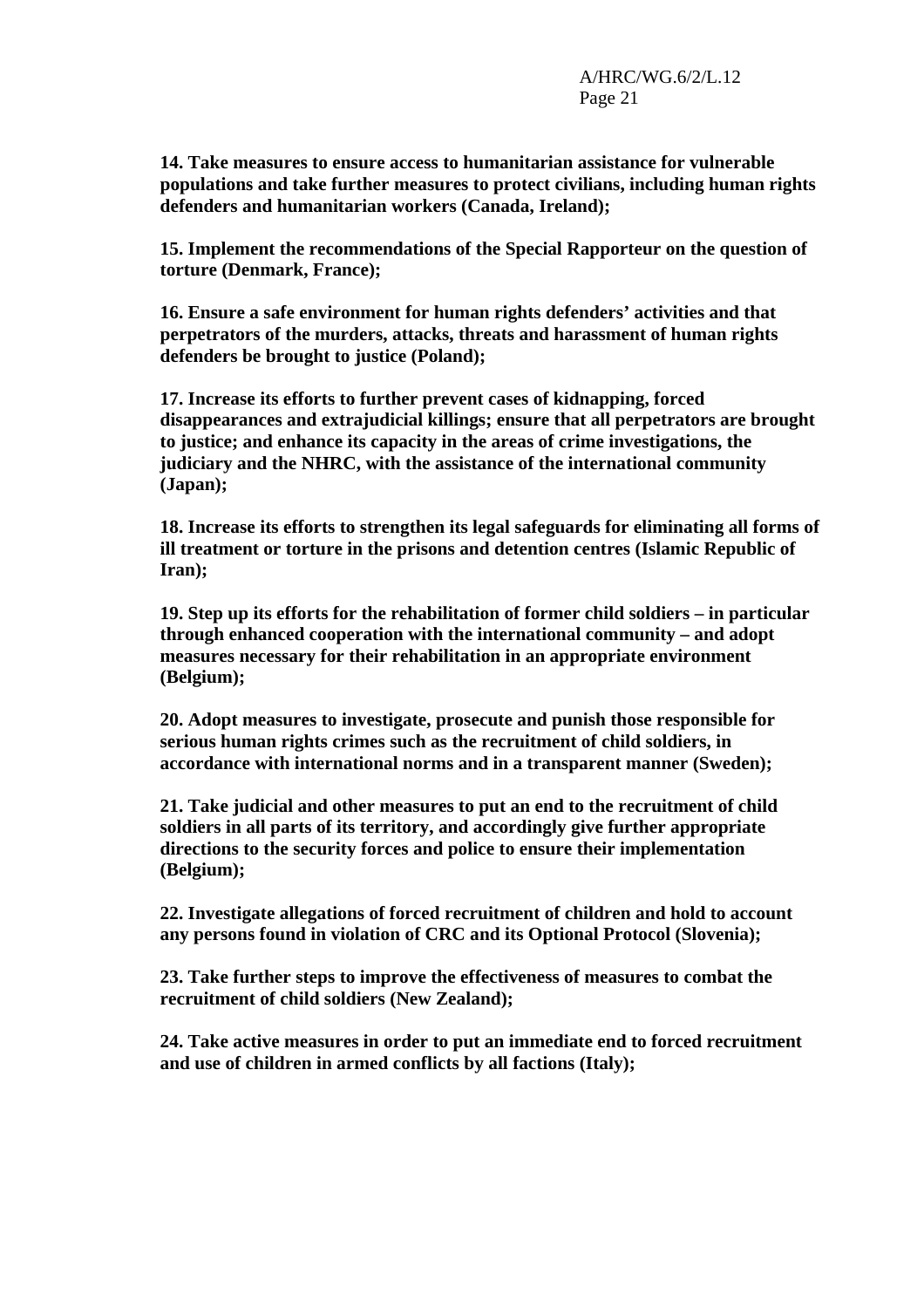**25. Investigate and prosecute all allegations of extrajudicial, summary or arbitrary killings and bring the perpetrators to justice in accordance with international standards (Canada);** 

**26. Adopt measures to investigate, prosecute and punish those responsible for serious human rights crimes such as enforced disappearances, in accordance with international norms and in a transparent manner (Sweden);** 

**27. Adopt measures to ensure the effective implementation of legislative guarantees and programmes for the protection of witnesses and victims (Austria);** 

**28. Take all necessary measures to prosecute and punish perpetrators of violations of international human rights law and humanitarian law (Greece);** 

**29. (a) Pursue the ongoing inquiries into allegations of violations of children's rights in armed conflict, such as conscriptions and abductions of children anywhere and to adopt vigorous measures to prevent such violations; and (b) take other urgent measures for the re-integration of children who have surrendered to the governmental forces asking for special protection or who are currently held in prisons (Luxembourg);** 

**30. Enter into further agreements with countries hosting its migrants workers (Palestine);** 

**31. Take the measures necessary to ensure the return and restitution of housing and lands in conformity with international standards for internally displaced persons (Belgium);** 

**32. Take measures to protect the rights of IDPs, including long-term housing and property restitution policies that meet international standards, and protecting the rights to a voluntary, safe return and adequate restitution (Finland);** 

**33. (a) Adopt necessary measures to safeguard the human rights of IDPs in accordance with applicable international standards and that particular emphasis be given** *inter alia* **to increased information sharing as well as consultation efforts to reduce any sense of insecurity of the IDPs; (b) facilitate reintegration of IDPs in areas of return and (c) take measures to ensure the provision of assistance to IDPs and the protection of human rights of those providing such assistance (Austria);** 

**34. Ensure protection and security in IDP camps; and, while safeguarding the rights to return and to restitution, adopt a policy to provide IDPs with adequate interim housing solutions (Portugal);** 

**35. Give special attention to the rights of women and further promote education and development and their representation in politics and public life (Algeria);**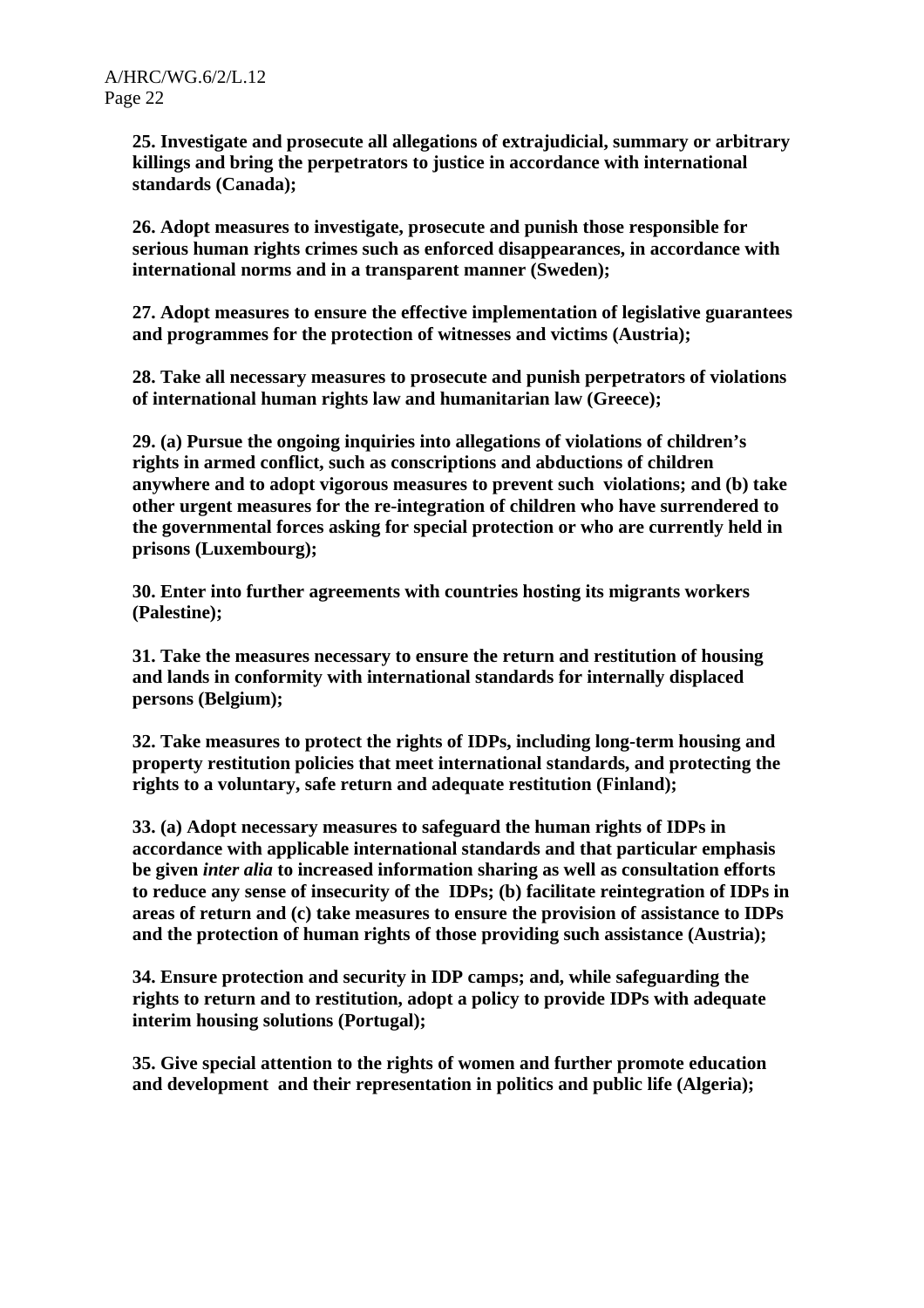**36. (a) Pursue its programmes to develop former conflict zones in order to bring afflicted communities at par with those living in other provinces of the country; and (b) seek which tangible support the international community, particularly States in a position to do so, may extend to assist Sri Lanka in bridging these gaps in order to enhance the effective realization of the full range of human rights for all Sri Lankans. (Bhutan);** 

**37. Continue to strengthen its activities to ensure there is no discrimination against ethnic minorities in the enjoyment of the full range of human rights, in line with the comments of the Committee on Economic, Social and Cultural Rights, the Committee on the Elimination of Racial Discrimination, the Committee on the Rights of the Child, and the Committee on the Elimination of Discrimination Against Women (Mexico);** 

**38. Take measures to safeguard freedom of expression and protect human rights defenders, and effectively investigate allegations of attacks on journalists, media personnel and human rights defenders and prosecute those responsible (Ireland);** 

**39. Take measures to improve safeguards for freedom of the press (Denmark);** 

**40. Adopt effective measures to ensure the full realization of the right to freedom of expression for all persons (Poland);** 

**41. Continue to work with the international community on protection of human rights, environment, disaster risk management, HIV/AIDS and capacity building. (Algeria);** 

**42. Pursue its efforts to improve its human rights situation, in particular in the area of essential services to be provided to targeted vulnerable groups, such as literacy, school enrolment and health care (Democratic People's Republic of Korea);** 

**43. Actively draw upon the assistance of the international community in the antiterrorism process and in overcoming its negative consequences (Belarus);** 

**44. Work closely with OHCHR to build the capacity of its national institutions and seeks States' assistance on counter-terrorism strategies, especially by countering terrorist fund-raising efforts in their territories and in accordance with Security Council resolutions and international conventions (Pakistan);** 

**45. Share its experience with regards to fighting rebellion and terrorism and how to overcome them, as well as on the measures taken to improve its social and economic development (Sudan).** 

**83. Recommendations noted in paragraphs 28 (a); 33 (a); 36; 39 (c); 48 (b); 57 (b); 72 (b) and 75 (c), (d) and (e) in section I above, will be examined by Sri Lanka which**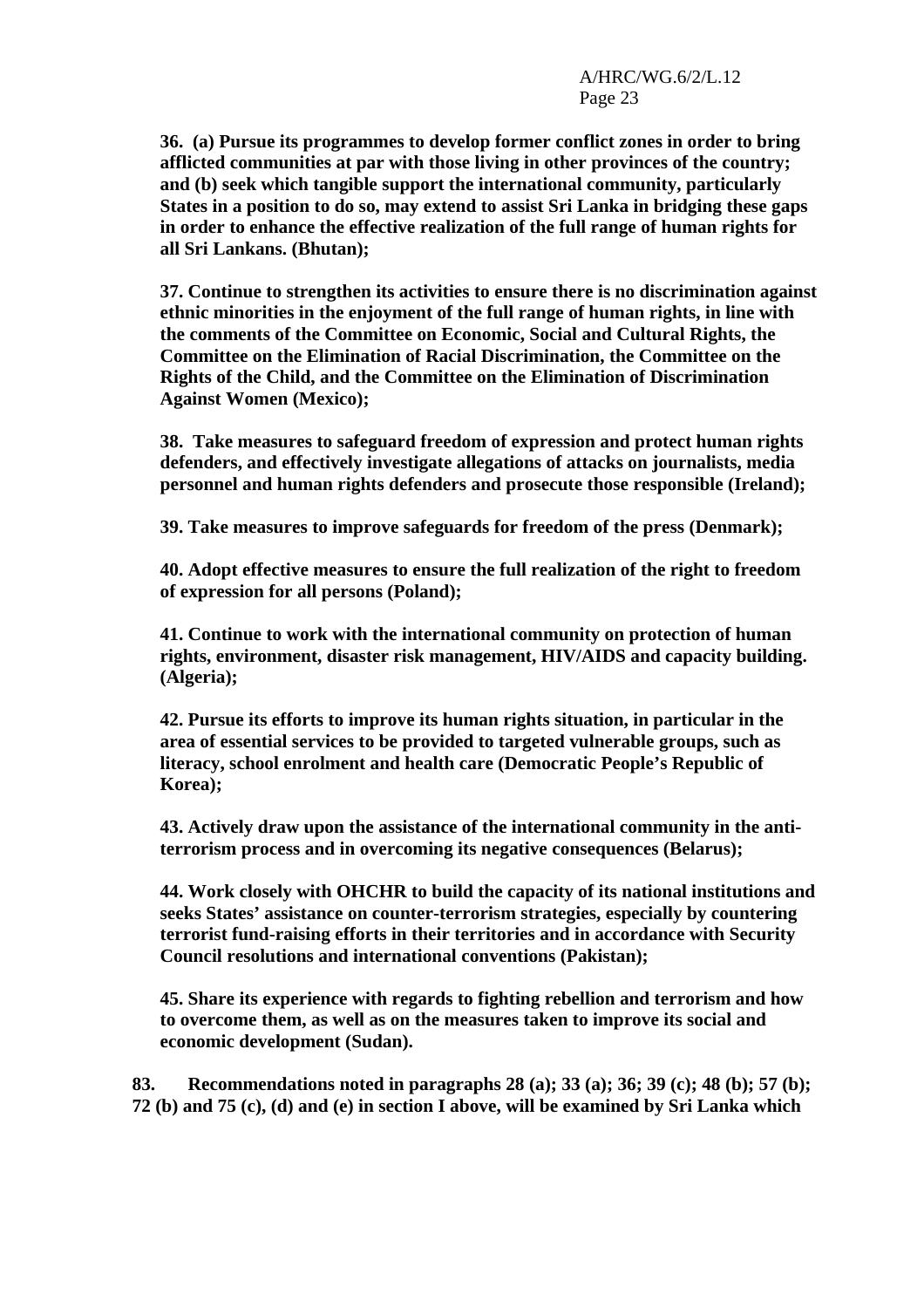**will provide responses in due time. The response of Sri Lanka will be included in the outcome report to be adopted by the Human Rights Council at its eighth session.** 

**84. Other recommendations noted in the report in paragraphs 21 (c); 26 (b); 27 (b); 28 (b), (c) and (d); 32 (d) and (e); 33 (b) and (c); 34 (a); 43 (a) and (c); 48 (a); 49; 53; 55 (a), (d) and (e); 56 (b), 57 (c); 61 (b); 74 (a) and (b); 75 (a) and (b) in section I above did not enjoy the support of Sri Lanka.** 

**85. All conclusions and/or recommendations contained in the present report reflect the position of the submitting State(s) and /or the State under review thereon. They should not be construed as endorsed by the Working Group as a whole.** 

# **III. VOLUNTARY COMMITMENTS OF THE STATE UNDER REVIEW**

#### **86. In pursuit of its commitment to the further promotion and protection of human rights, Sri Lanka voluntarily makes the following commitments:**

87. Sri Lanka will continue its efforts to strengthen its national mechanisms and procedures to promote and protect the human rights and fundamental freedoms of all its citizens through the adoption and implementation of the proposed National Plan of Action which will set targets to be achieved during the five years commencing 2009, facilitate a holistic approach to human rights protection and promotion and lead to greater cooperation between Government and civil society.

88. Sri Lanka will continue its active and constructive dialogue and cooperation with the Office of the High Commissioner for Human Rights to strengthen national mechanisms in all aspects.

89. Sri Lanka will take necessary measures to enable the reconstitution of the Constitutional Council which will facilitate the strengthening and effective functioning of national human rights mechanisms, including the National Human Rights Commission.

90. A Witness and Victim Protection Bill will be introduced in Parliament shortly and measures will be taken to implement the legislation including the establishment of the necessary institutions.

91. The Ministry of Disaster Management and Human Rights will launch a national human rights awareness campaign to commemorate the sixtieth anniversary of the Universal Declaration of Human Rights in 2008.

92. The Ministry of Disaster Management and Human Rights will organize a regional seminar for parliamentarians on a human rights related theme in 2008.

93. Sri Lanka has commenced work on drafting a constitutional charter on human rights that will strengthen the human rights protection framework in the country and bring Sri Lanka's constitutional human rights guarantees in line with its international obligations.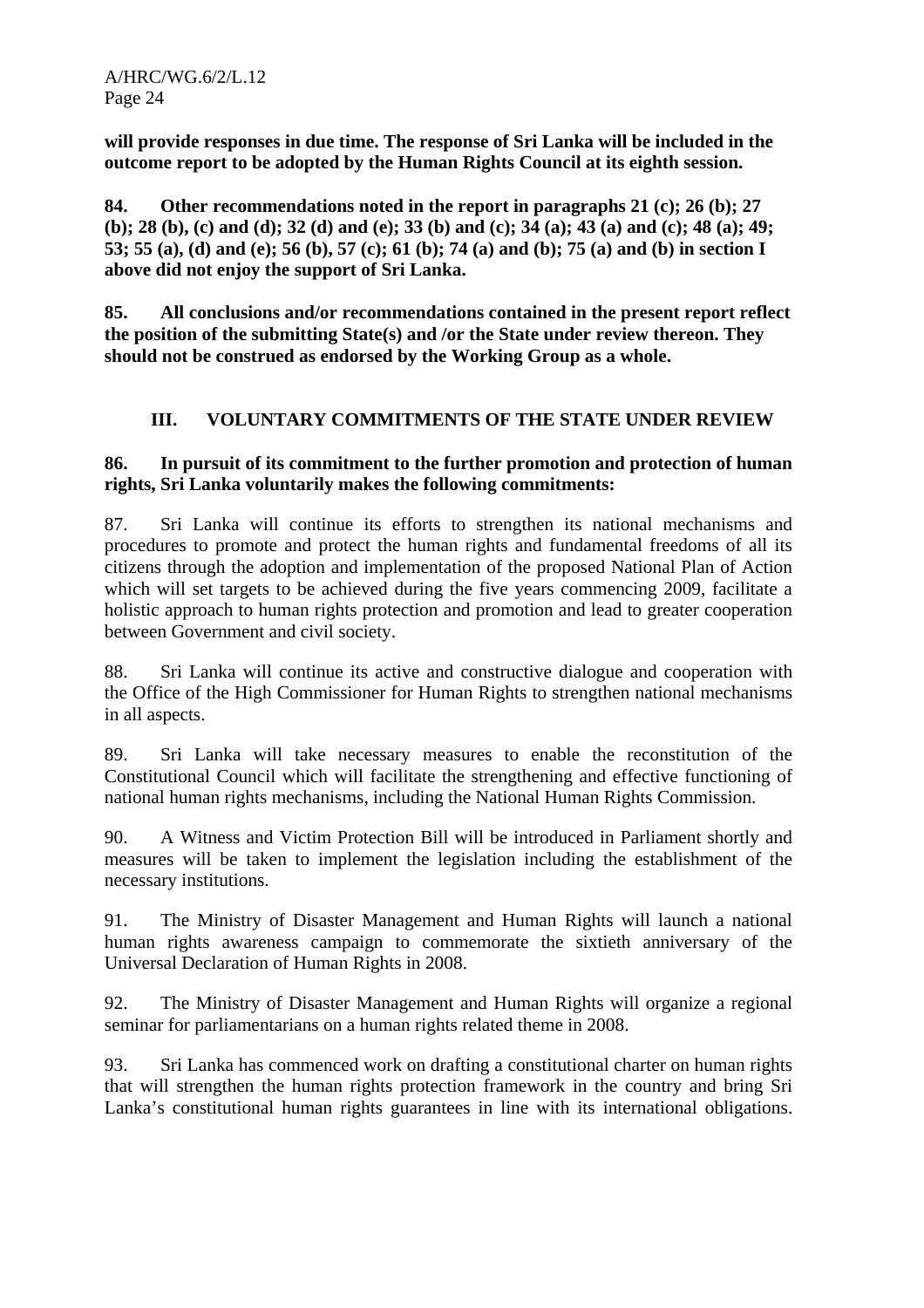The process includes engaging in consultations with civil society. The draft charter and the process of consultation will foster a national discourse on human rights.

94. As a part of its commitment to guarantee civil and political rights as well as economic, social and cultural rights of its people, Sri Lanka will continue to align its development strategy within the larger framework of promoting local values and social protection for women, children, elderly and differently-abled people and other vulnerable groups in society and respect for human rights and good governance.

95. Sri Lanka, manifesting its commitment to promote people-oriented development, will work towards the alleviation of poverty and achieving the Millennium Development Goals by 2015 through continued investment in social infrastructure, education, and health services in line with the vision of the Government of Sri Lanka for social and economic development.

96. Through modalities including the Inter-Ministerial Committee on Human Rights and the Consultative Committee on Humanitarian Assistance, Sri Lanka will continue to promote and protect human rights, coordinate humanitarian assistance and facilitate the work of local and international agencies providing such assistance.

97. Sri Lanka will continue to take steps to safeguard and advance the rights of children through national mechanisms such as the National Child Protection Authority and the Ministry of Child Development and Women's Empowerment. Sri Lanka will also continue to actively support international processes that seek to advance the rights of the child.

98. Sri Lanka will continue to take steps that seek to advance the empowerment of women and women's rights and gender equality at national level through the Ministry of Child Development and Women's Empowerment as well as other national mechanisms. Sri Lanka will, at the same time, support international processes that seek to advance women's rights and gender equality.

99. Trafficking of human beings, particularly women and children, is emerging as one of the most urgent issues of today and involves the gross violation of human rights of vulnerable segments of the society. In line with Sri Lanka's policy of open and constructive engagement with the international community and its commitment to enforce global standards, Sri Lanka will work closely with its partners to combat this heinous activity.

100. Sri Lanka will continue its traditional role of consensus builder and participate actively in the work of the Human Rights Council to make the Council a strong, effective and efficient body – capable of promoting and protecting the human rights and fundamental freedoms of all – and will continue to participate in the work of the Council in norm-setting in the field of human rights.

101. Sri Lanka will continue to work towards the submission of its periodic reports to treaty bodies.

102. Sri Lanka will also work with Member States and relevant United Nations bodies to assist the Office of the High Commissioner for Human Rights to formulate proposals for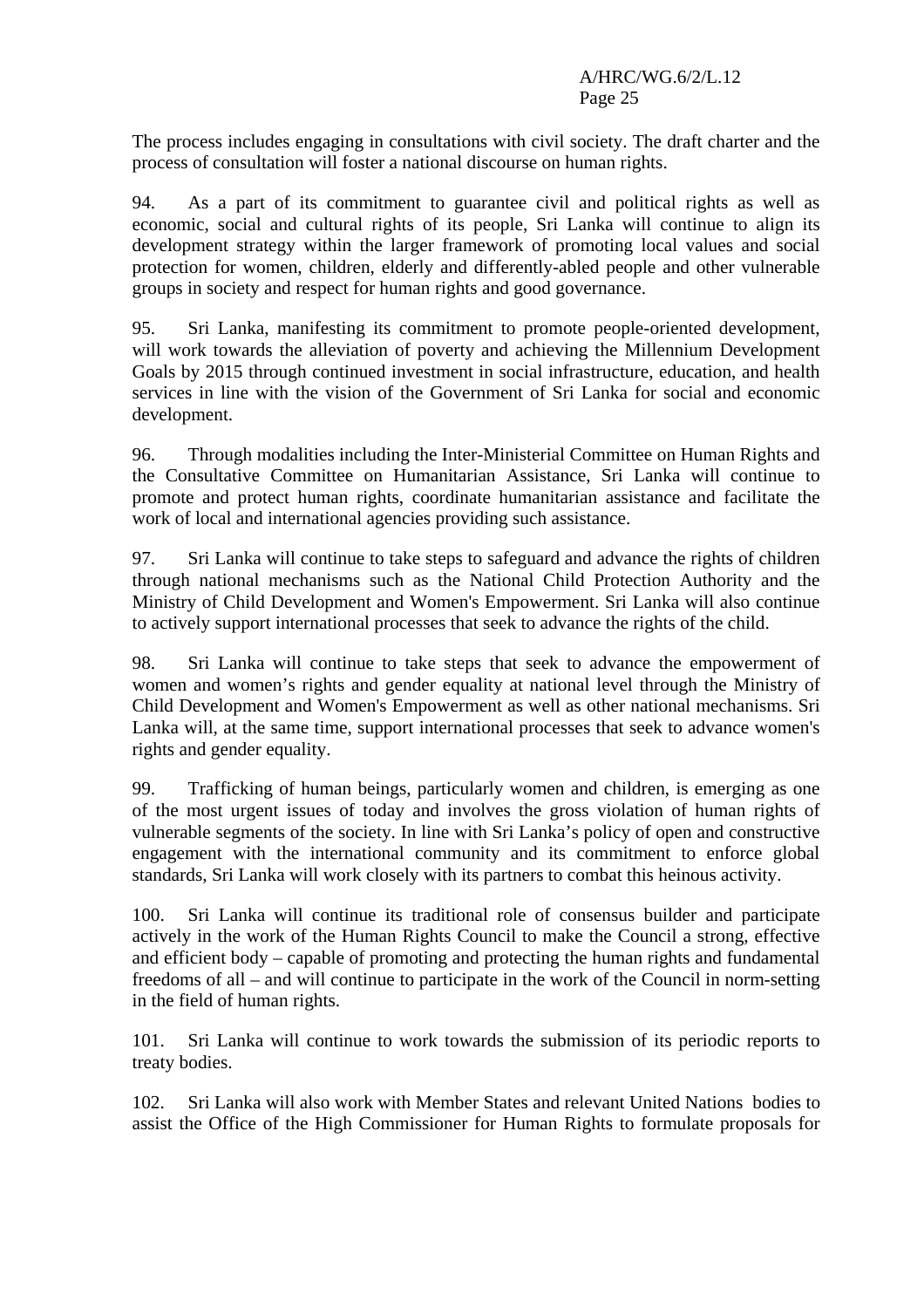treaty body reforms, with a view to making the treaty body system more effective and in line with present-day requirements of Member States.

103. Sri Lanka will take measures for the effective implementation of the 13th Amendment to the Constitution.

104. Sri Lanka will continue to work towards the economic development of the Eastern Province, which will uplift standards of living and the realization of social, economic and cultural rights, and also assist strengthening and smooth functioning of democratic institutions. Sri Lanka will also promote the dissemination and inculcation of best practices, good governance and political pluralism, as well as take measures for the rehabilitation and reintegration of ex-combatants, particularly children and young persons.

105. Implementation of the official languages policy and continuing encouragement of bilingualism, in particular in the security forces, police and within the public service.

106. Confidence-building and stabilization measures: implementation of the action plan for IDPs and conflict-affected communities, including host communities.

107. Development of a comprehensive and uniform compensation policy for the displaced and dispossessed.

108. Complete the process of drafting a bill on the rights of IDPs having consulted all relevant stakeholders.

109. Improve and upgrade detention facilities.

110. Improve the capacity of the police in carrying out investigations, with additional training in interrogation and prosecution.

111. Uphold the rights of persons with disabilities in conformity with the principles of the Convention on the Rights of Persons with Disabilities. Measures will also be taken to secure the rights of persons with mental disabilities.

112. Sri Lanka will introduce changes in both formal and non-formal educational systems to introduce and/or further develop the human rights content within these programmes with a view to nurturing a culture of human rights in society.

-----